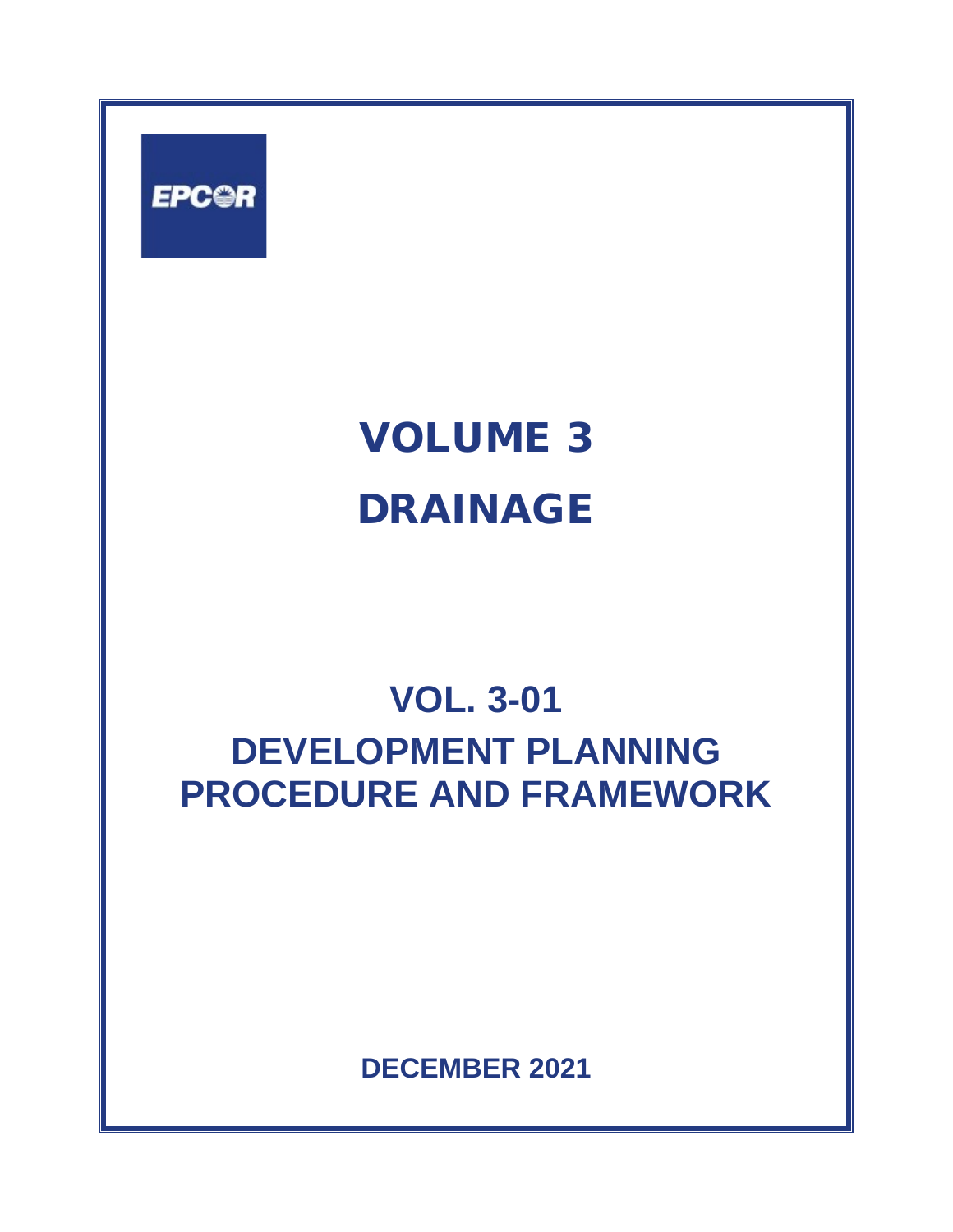

## **TERMS OF USE**

The "City of Edmonton Design and Construction Standards Volume 3: Drainage", henceforth known as "Volume 3", is made available for use in the City of Edmonton effective as of December 01, 2021. Volume 3 is presented as accurate and complete as of the effective date. Use of Volume 3 shall not absolve any user from the obligation to exercise their professional judgement and follow good practice. Should any user have question as to the intent or accuracy of any specification or drawing herein, or concern that conflict may exist between the manufacturers' or suppliers' recommended installation procedures and Volume 3, the user is advised to seek clarification by sending an email to **DRENG@epcor.com**.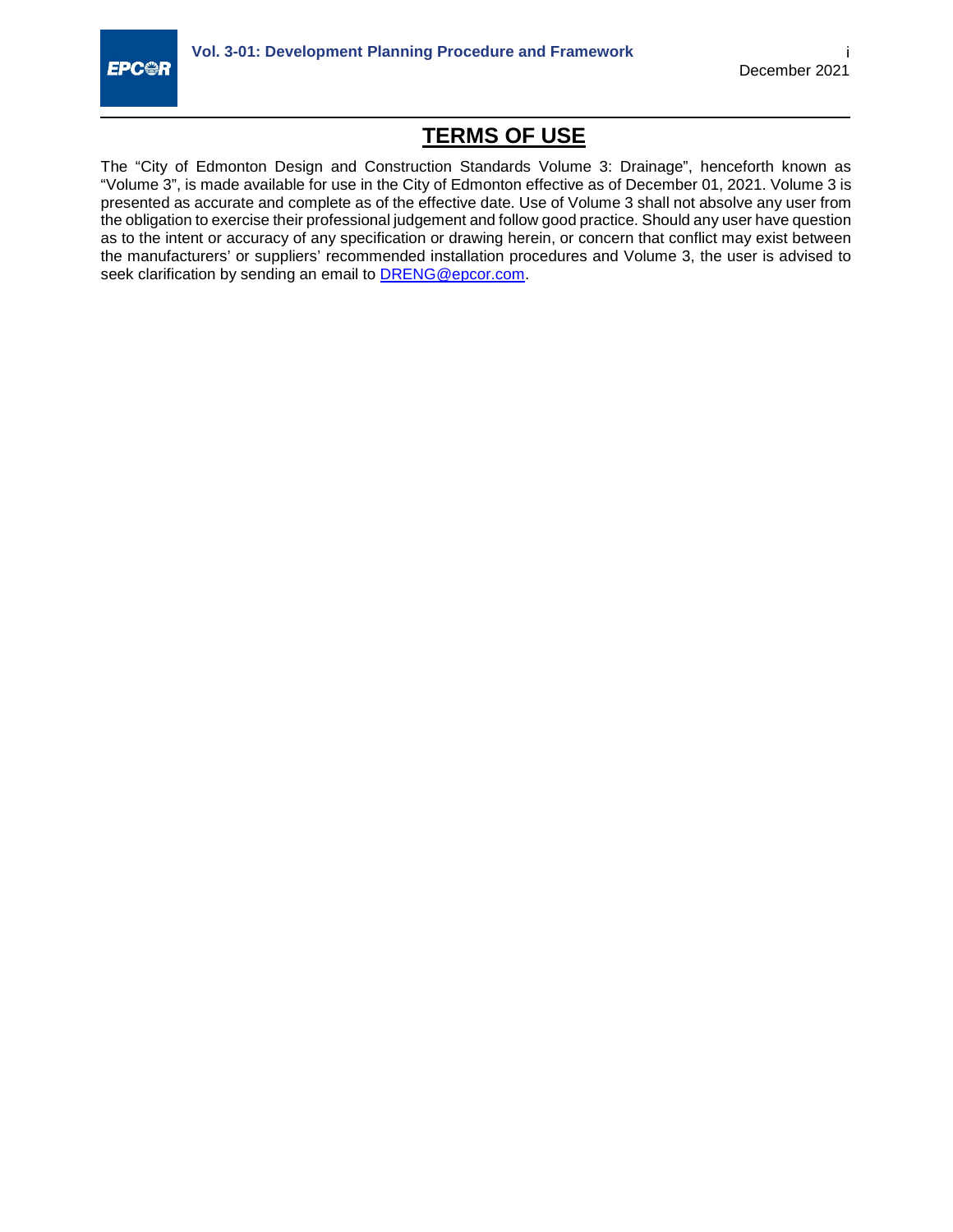Volume 3 in this update is split into six sub-volumes, as following tables, for easy reference and timely update of individual sub-volume to address industry requirements and technological advancements.

| <b>New Section</b> | <b>Old Section</b> | <b>Description</b>                                            |
|--------------------|--------------------|---------------------------------------------------------------|
|                    |                    | Planning                                                      |
|                    |                    | Planning Approval Process - General                           |
| 3                  | 3                  | Planning and Design Studies                                   |
|                    |                    | Typical Area Master Plan Requirements                         |
| 5                  | 5                  | Typical Neighbourhood Design Report Requirements              |
| 6                  | 6                  | Typical Requirements for Hydrogeotechnical Impact Assessments |
|                    |                    | Sanitary Sewer - Policy, Goals and Objectives                 |
| 8                  | 12                 | Storm Drainage System - Policy, Goals and Objectives          |
| Appendix A         | Appendix G         | <b>Pump Station Decision Model</b>                            |

#### **Vol. 3-01: Development Planning Procedure and Framework**

#### **Vol. 3-02: Stormwater Management and Design Manual**

| <b>New Section</b> | <b>Old Section</b> | <b>Description</b>                                    |
|--------------------|--------------------|-------------------------------------------------------|
|                    | 13                 | <b>Stormwater Runoff Analysis</b>                     |
|                    | 13                 | Tables of Runoff and Rainfall Information             |
|                    | 15                 | Major Conveyance System Design                        |
|                    | 16                 | Stormwater Management Facility Design                 |
|                    | 17                 | <b>LID Facility Design</b>                            |
| 6                  | 18                 | Lot Grading and Surface Drainage Design               |
| Appendix A         | Appendix B         | <b>Computer Model Transfer Requirement Check List</b> |

#### **Vol. 3-03: Design Guidelines**

| <b>New Section</b> | <b>Old Section</b> | <b>Description</b>                                                                                   |
|--------------------|--------------------|------------------------------------------------------------------------------------------------------|
|                    | 8                  | Sanitary Sewer Design Criteria                                                                       |
| 2                  | 14                 | Minor Conveyance System Design                                                                       |
| 3                  | 19                 | Sewers, Appurtenances and Structures                                                                 |
| 4                  | 20                 | Structural Design for Pipe                                                                           |
| Appendix A         | Appendix C         | Catch Basin Inlet Capacity Curves                                                                    |
| Appendix B         | Appendix D         | Guidelines for the Design and Installation of Rigid Gravity Sewer Pipe in the<br>City of Edmonton    |
| Appendix C         | Appendix E         | Guidelines for the Design and Construction of Flexible Thermoplastic Pipe in<br>the City of Edmonton |
| 3.11.5 ii and iii  | Appendix H         | Appendix H: Outfall Structure Monitoring embedded in Sections 3.11.5 ii and<br>Ш                     |

#### **Vol. 3-04: Pump Station and Forcemain Design Guidelines**

| <b>New Section</b> | <b>Old Section</b> | <b>Description</b>                                                                                                                 |
|--------------------|--------------------|------------------------------------------------------------------------------------------------------------------------------------|
|                    | 9                  | Sanitary Wastewater Pumping Systems                                                                                                |
|                    | 10                 | General Design Requirements for Pump Stations                                                                                      |
| 3                  | 11                 | Design of Sewage Forcemains                                                                                                        |
| Appendix A         | Appendix A         | Design Guidelines for Electrical and Control Systems for Wastewater Pump<br><b>Stations</b>                                        |
| 2.13.2 ii and iii  | Appendix F         | Appendix F: Pumpwell Unit Confined Space Entry Fall Arrest and Rescue<br>System updated and embedded in Sections 2.13.2 ii and iii |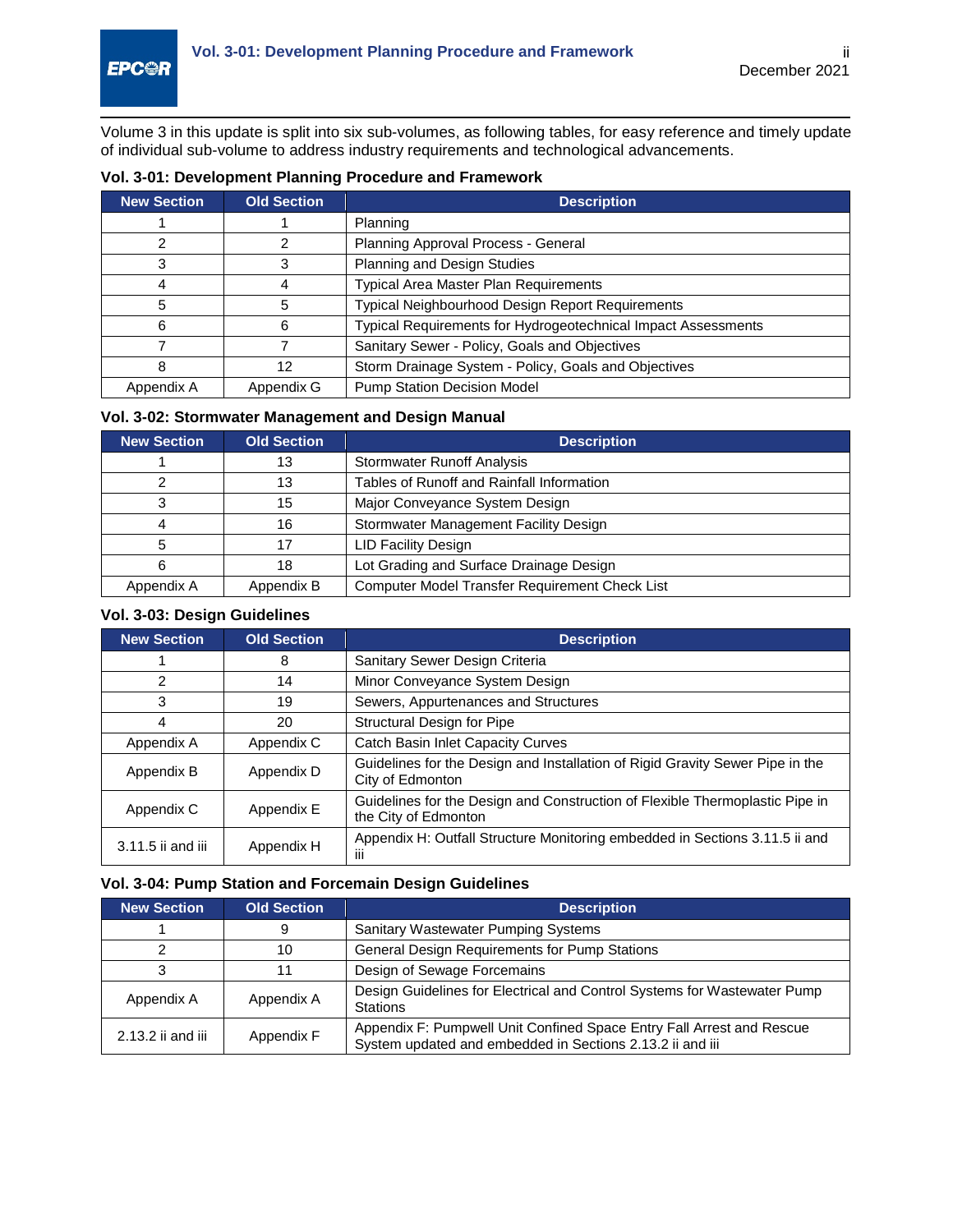## **Vol. 3-05: Drawing Requirements, Approvals and Asset Acceptance/Transfer**

| <b>New Section</b> | <b>Old Section</b> | <b>Description</b>                |
|--------------------|--------------------|-----------------------------------|
|                    | 21                 | Detailed Engineering Drawings     |
|                    | 22                 | As-Built Drawing Requirements     |
|                    | 23                 | <b>Project Acceptance</b>         |
|                    | -                  | <b>Product Approval Procedure</b> |

### **Vol. 3-06: Construction Specifications**

| <b>New Section</b> | <b>Old Section</b> | <b>Description</b>                                   |
|--------------------|--------------------|------------------------------------------------------|
| 1                  | 02412              | Tunnel Excavation Using Sequential Excavation Method |
| 2                  | 02415              | Tunnelling by Tunnel Boring Machines                 |
| 3                  | 02422              | Steel Ribs and Lagging                               |
| 4                  | 02423              | Shotcrete Tunnel Lining                              |
| 5                  | 02426              | Pipe Jacking                                         |
| 6                  | 02427              | Precast Concrete Tunnel Lining                       |
| $\overline{7}$     | 02435              | <b>Tunnel Liner Grouting</b>                         |
| 8                  | 02441              | Microtunnelling                                      |
| 9                  | 02444              | <b>Shaft Construction</b>                            |
| 10                 | 02445              | <b>Bored Undercrossings</b>                          |
| 11                 | 02446              | <b>Horizontal Directional Drilling</b>               |
| 12                 | 02531              | Sewage Forcemains                                    |
| 13                 | 02535              | <b>Sewers</b>                                        |
| 14                 | 02538              | <b>Sewer Services</b>                                |
| 15                 | 02559              | Factory Applied Pipe Insulation                      |
| 16                 | 02620              | Subdrains                                            |
| 17                 | 02631              | <b>Manholes and Catch Basins</b>                     |
| 18                 | 02632              | Drainage Manholes Frames and Covers                  |
| 19                 | 02640              | <b>Corrugated Steel Pipe Culvert</b>                 |
| 20                 | 02645              | <b>Precast Concrete Box Sewers</b>                   |
| 21                 | 02952              | <b>Temporary Flow Control</b>                        |
| 22                 | 02953              | <b>Cleaning Sewers</b>                               |
| 23                 | 02954              | Inspection of Sewers                                 |
| 24                 | 02955              | <b>Pipe Bursting</b>                                 |
| 25                 | 02956              | Joint Grouting Concrete Sewers                       |
| 26                 | 02957              | <b>Relining Sewers</b>                               |
| 27                 | 02958              | Leakage Testing of Sewers                            |
| 28                 | 02959              | Deflection Testing of Flexible Pipe                  |
| 29                 | 03310              | Concrete for Water and Drainage Structures           |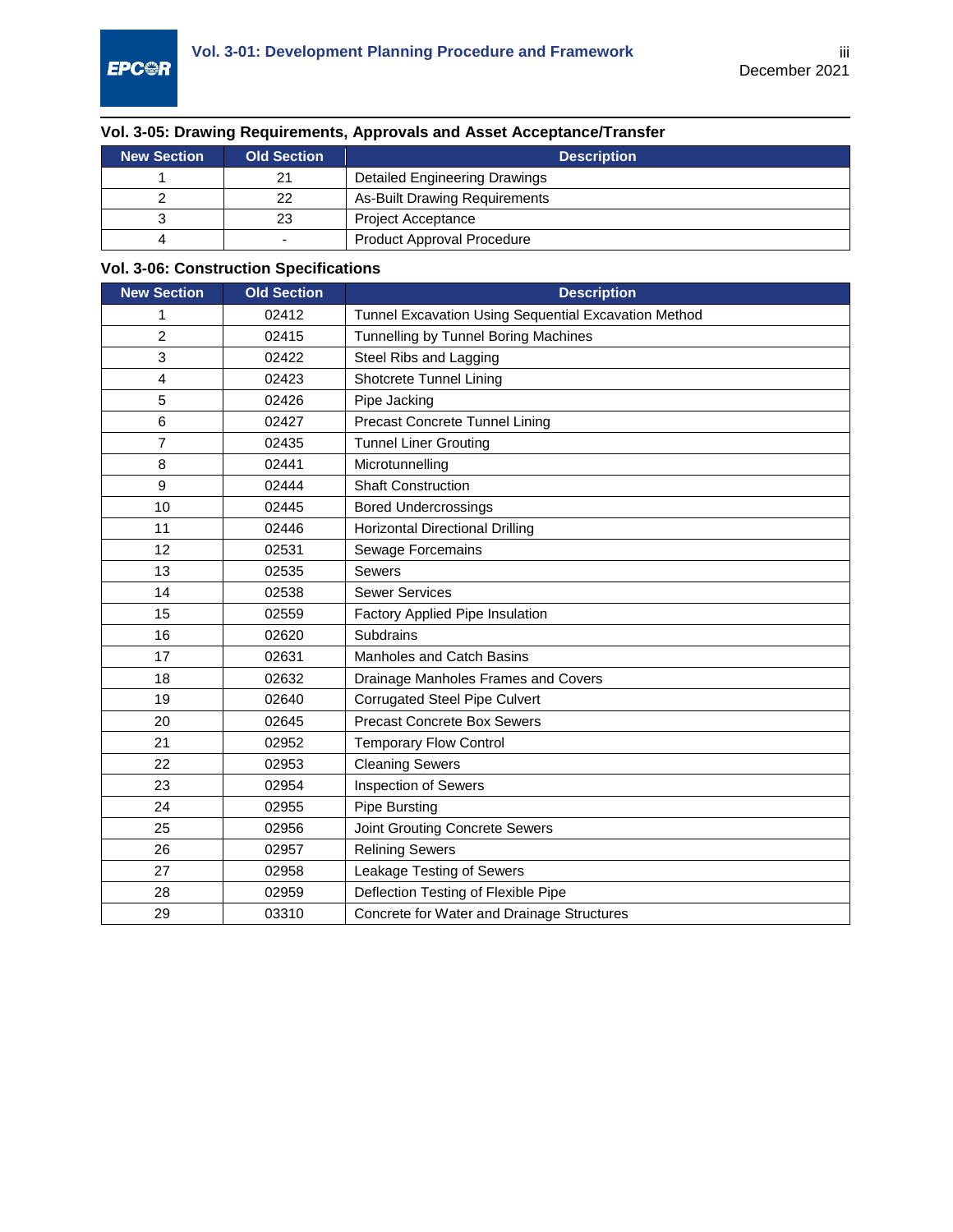## **Vol 3-06: Standard Drawings**

| <b>New Drawing</b><br><b>Number</b> | <b>Old Drawing</b><br><b>Number</b> | <b>Description</b>                                                                    |
|-------------------------------------|-------------------------------------|---------------------------------------------------------------------------------------|
| DR-02-04-01                         | $\qquad \qquad \blacksquare$        | Typical Davit Base, Guard Rail and Hatch Layout on Control Structure                  |
| DR-02-05-01                         | 7001                                | <b>Bioretention Cleanouts</b>                                                         |
| DR-02-05-02                         | 7003                                | Soil Cell Cleanouts                                                                   |
| DR-06-13-01                         | 7980                                | <b>Trench Bedding Types</b>                                                           |
| DR-06-13-02                         | 7981                                | Concrete Pipe Butt Joint Detail                                                       |
| DR-06-14-01                         | 7063                                | Standard Riser Connections to Storm and Sanitary Sewers in Common<br>Trench           |
| DR-06-17-01                         | 7005                                | Standard 600 Catch Basin with Type 2A Grating and Frame                               |
| DR-06-17-02                         | 7006                                | Standard 600 Catch Basin with Type K-7 Grating and Frame                              |
| DR-06-17-03                         | 7007                                | Neck Section Details for Type 4A, 6B and 8 Grating and Frame                          |
| DR-06-17-04                         | 7008                                | Neck Section Details for Type F-51 and K-7 Grating and Frame                          |
| DR-06-17-05                         | 7009                                | Standard 900 Catch Basin with Type DK-7 Grating and Frame                             |
| DR-06-17-06                         | 7010                                | Standard 900 Catch Basin with Type F-51 Grating and Frame with Side Inlet             |
| DR-06-17-07                         | 7011                                | Standard 1200 CB Manhole with Type 6B or 8 Grating and Frame                          |
| DR-06-17-08                         | 7012                                | Standard 1200 CB Manhole with Type F-51 Grating and Frame with Side<br>Inlet          |
| DR-06-17-09                         | 7013                                | Standard 1200 Manhole for Piping up to 600mm Diameter with Type 6A<br>Cover and Frame |
| DR-06-17-10                         | 7014                                | Neck Section Details for Standard 1200 Manhole                                        |
| DR-06-17-11                         | 7020                                | Benching Detail for Standard 1200 Manhole                                             |
| DR-06-17-12                         | 7021                                | Safety Steps for Manholes                                                             |
| DR-06-17-13                         | 7030                                | Grade Rings                                                                           |
| DR-06-17-14                         | 7031                                | Rings/Tops                                                                            |
| DR-06-17-15                         | 7032                                | Slab Tops for Standard 900 Catch Basin                                                |
| DR-06-17-16                         | 7033                                | Slab Top for Standard 900 Catch Basin                                                 |
| DR-06-17-17                         | 7034                                | Slab Tops for Standard 1200mm Manhole                                                 |
| DR-06-18-01                         | 7040                                | Type 2A Two Piece Side Inlet Catch Basin Grating and Frame                            |
| DR-06-18-02                         | 7041                                | Type 4A Two Piece Side Inlet Catch Basin Manhole Grating and Frame                    |
| DR-06-18-03                         | 7042                                | Type 8 Catch Basin Manhole Grating and Frame                                          |
| DR-06-18-04                         | 7043A/B                             | Type 6 Standard Manhole Frame, Cover and Round Catch Basin Cover                      |
| DR-06-18-05                         | 7043C                               | Type 6S Manhole Frame and Cover                                                       |
| DR-06-18-06                         | 7044                                | Type 80 Cover and Floating Type Manhole Frame                                         |
| DR-06-18-07                         | 7045                                | Type K-7 and DK-7 Catch Basin Frame and Grating                                       |
| DR-06-18-08                         | 7047                                | Type F-51 Three Piece Catch Basin Frame and Grating with Side Inlet                   |
| DR-06-18-09                         | 7048                                | Type F-51 Two Piece Curb Component Frame and Grating                                  |
| DR-06-18-10                         | 7050                                | Type 41 Manhole Frame and Cover                                                       |
| DR-06-18-11                         | 7051                                | Type 6C Slotted Flat Cover to be used on Type 6 Frame for Air Release                 |
| DR-06-19-01                         | 7062                                | <b>Culvert End Riprap</b>                                                             |

## The following is a list of revisions in **Vol. 3-01: Development Planning Procedure and Framework**.

| Section | --<br>hannes<br>Unanges |
|---------|-------------------------|
| N/A     | N/A                     |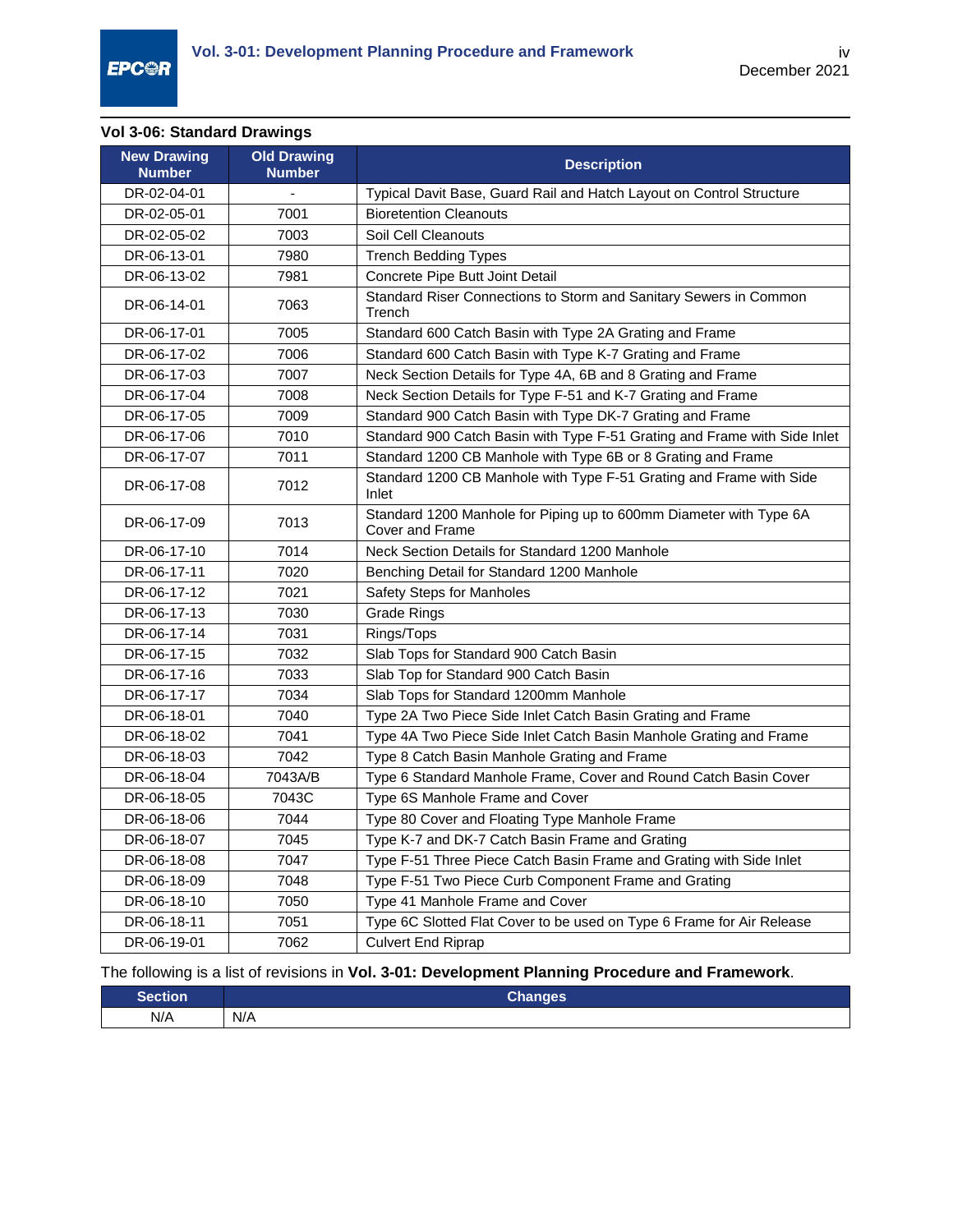

## TABLE OF CONTENTS

| 1.0 |      |                                                                                  |  |  |
|-----|------|----------------------------------------------------------------------------------|--|--|
| 2.0 |      |                                                                                  |  |  |
|     | 2.1  |                                                                                  |  |  |
|     | 2.2  |                                                                                  |  |  |
|     | 2.3  | Relationship between Land Use Planning and Sewer and Drainage Planning Process 2 |  |  |
| 3.0 |      |                                                                                  |  |  |
|     | 3.1  |                                                                                  |  |  |
|     | 3.2  |                                                                                  |  |  |
|     | 3.3  |                                                                                  |  |  |
|     | 3.4  |                                                                                  |  |  |
|     | 3.5  |                                                                                  |  |  |
| 4.0 |      |                                                                                  |  |  |
|     | 4.1  |                                                                                  |  |  |
|     | 4.2  |                                                                                  |  |  |
|     | 4.3  |                                                                                  |  |  |
|     | 4.4  |                                                                                  |  |  |
|     | 4.5  | Preliminary Layout and Conceptual Design of the Selected Alternative 5           |  |  |
|     | 4.6  |                                                                                  |  |  |
|     | 4.7  |                                                                                  |  |  |
|     | 4.8  |                                                                                  |  |  |
|     | 4.9  |                                                                                  |  |  |
|     | 4.10 |                                                                                  |  |  |
|     | 4.11 |                                                                                  |  |  |
| 5.0 |      |                                                                                  |  |  |
|     | 5.1  |                                                                                  |  |  |
|     | 5.2  |                                                                                  |  |  |
|     | 5.3  |                                                                                  |  |  |
|     | 5.4  |                                                                                  |  |  |
|     | 5.5  |                                                                                  |  |  |
|     | 5.6  |                                                                                  |  |  |
|     | 5.7  |                                                                                  |  |  |
|     | 5.8  |                                                                                  |  |  |
|     | 5.9  |                                                                                  |  |  |
| 6.0 |      | TYPICAL REQUIREMENTS FOR HYDROGEOTECHNICAL IMPACT ASSESSMENTS 12                 |  |  |
|     | 6.1  |                                                                                  |  |  |
|     | 6.2  |                                                                                  |  |  |
|     | 6.3  |                                                                                  |  |  |
|     | 6.4  |                                                                                  |  |  |
| 7.0 |      |                                                                                  |  |  |
|     | 7.1  |                                                                                  |  |  |
|     | 7.2  |                                                                                  |  |  |
|     | 7.3  |                                                                                  |  |  |
|     | 7.4  |                                                                                  |  |  |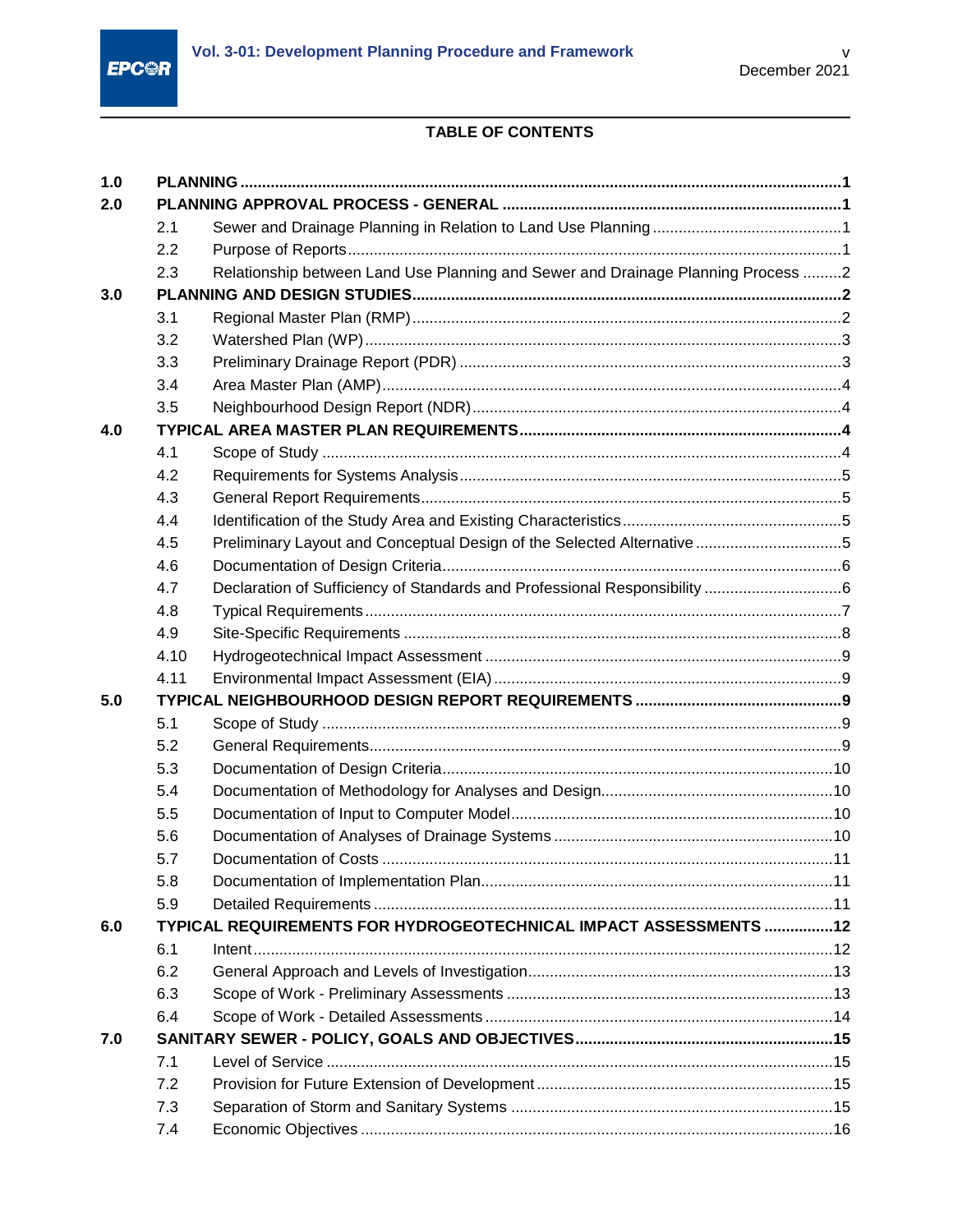|     | 7.5 |                                                                           |  |
|-----|-----|---------------------------------------------------------------------------|--|
| 8.0 |     |                                                                           |  |
|     | 8.1 |                                                                           |  |
|     | 8.2 |                                                                           |  |
|     | 8.3 |                                                                           |  |
|     | 8.4 |                                                                           |  |
|     | 8.5 |                                                                           |  |
|     | 8.6 | Provision for Areas beyond the Limits of Presently Proposed Development19 |  |
|     | 8.7 |                                                                           |  |
|     | 8.8 |                                                                           |  |
|     |     |                                                                           |  |

#### **APPENDICES**

*Appendix A:* [Pump Station Decision Model](#page-26-0)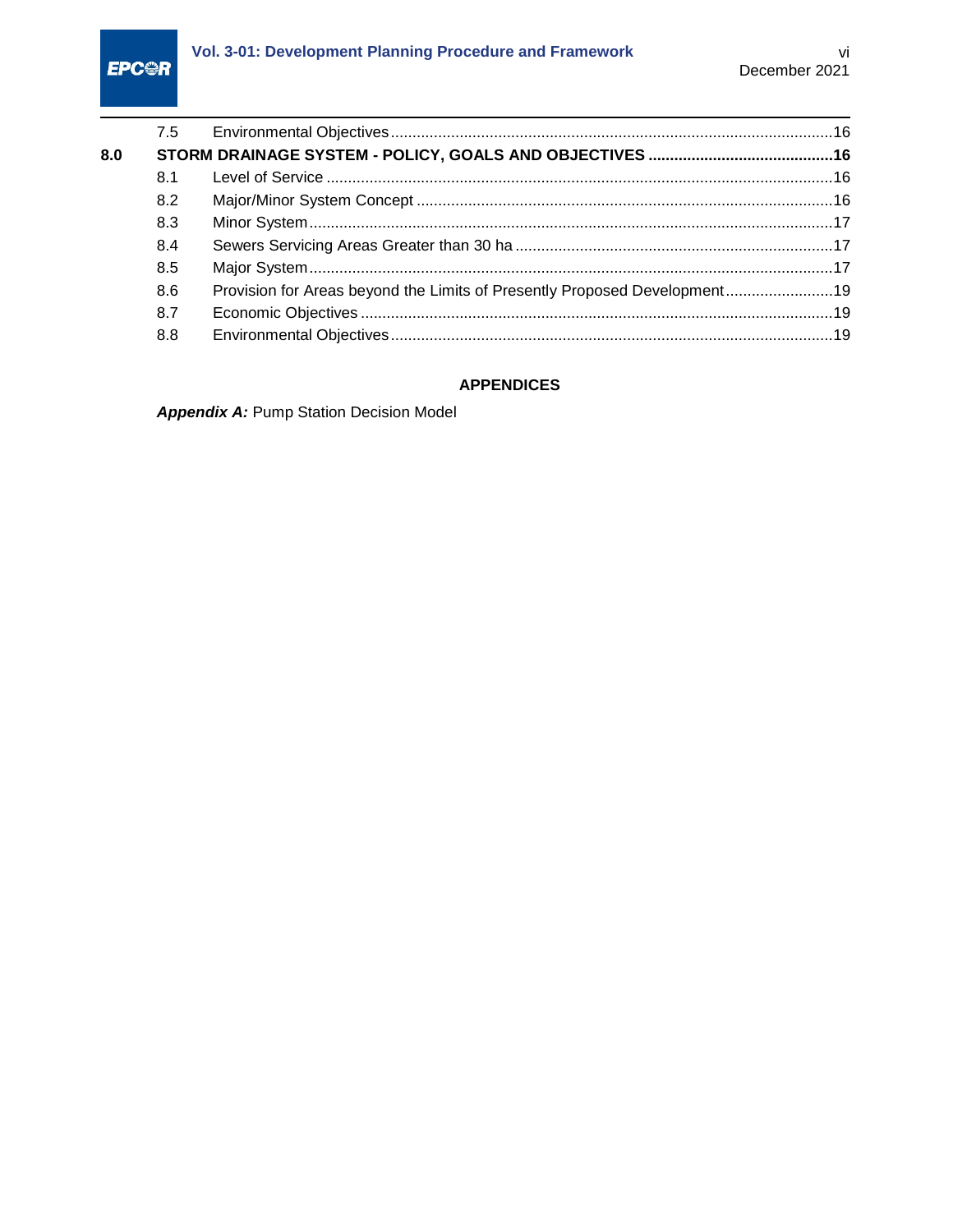

#### <span id="page-7-0"></span>**1.0 PLANNING**

Sections 1 to 6 summarize the procedure and framework developed by the City (the **City** may refer to, as appropriate to the context, the City of Edmonton, a Municipal Corporation, and includes all City Departments, as well as EPCOR Drainage Services, where applicable) to coordinate the resolution of urban sanitary sewerage and storm drainage serviceability issues in conjunction with and parallel to the evolution and implementation of general urban land development plans and other infrastructure components.

The various sanitary sewer and drainage design studies and reports which are required throughout the planning process are identified and their objectives and content described.

Specific requirements for the scope and content of the studies and reports to be prepared in support of development proposal applications on behalf of Developers are contained within Sections *[4.0](#page-10-2)* to *[6.0](#page-18-0)* of this Volume.

#### <span id="page-7-1"></span>**2.0 PLANNING APPROVAL PROCESS - GENERAL**

#### <span id="page-7-2"></span>**2.1 Sewer and Drainage Planning in Relation to Land Use Planning**

Levels of analysis and report requirements are identified to correspond with and precede the Area and Neighbourhood Structure Plan (NSP) and Subdivision levels included in the Land Use Planning and Development approval process. Section *[2.3](#page-8-0)* illustrates the process and the precedence relationship between the reports required and the identified land use planning documents. Objectives for the sewer and drainage studies, plans and reports and the responsibility for their preparation are noted on the figure and further outlined in this section. The reports identified are to be prepared and approved as prerequisites to the subsequent stages of planning and development. Preliminary planning studies will usually be undertaken by the City. More detailed analysis and design studies are to be undertaken, normally by consulting engineers on behalf of private developers wishing to obtain approval of land development proposals.

#### <span id="page-7-3"></span>**2.2 Purpose of Reports**

- 2.2.1 The reports required are intended to establish technical backup to demonstrate the viability of the respective structure plans and development proposals. They will ultimately provide the basis for detailed system designs, which will be finalized in the form of detailed engineering drawings prepared by the Developer's engineers and to be approved by the City prior to the signing of Servicing Agreements between the Developer and the City. Specific sewer and drainage servicing concerns are to be addressed to an appropriate and increasing level of detail as the planning and development process proceeds and more detailed site-specific information becomes available.
- 2.2.2 The availability of recognized studies at each level of the planning process will determine whether the City will support applications to the City for approval of Area and NSPs, redevelopment proposals and subdivisions.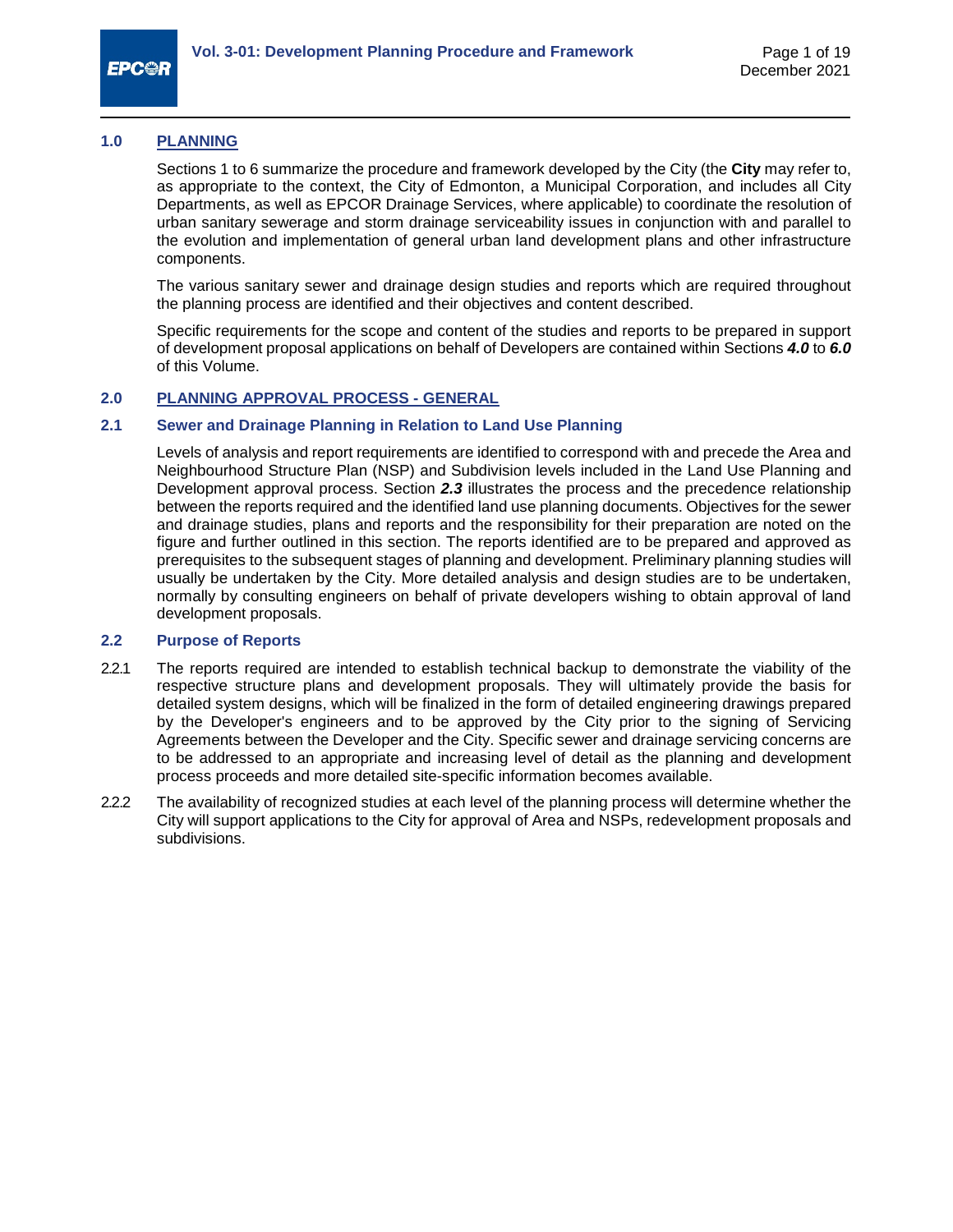

<span id="page-8-0"></span>

| 2.3                                        | <b>Relationship between Land Use Planning and Sewer and Drainage Planning Process</b>                                                                                                                                                                                           |                                            |
|--------------------------------------------|---------------------------------------------------------------------------------------------------------------------------------------------------------------------------------------------------------------------------------------------------------------------------------|--------------------------------------------|
| <b>Land Use Planning</b><br><b>Process</b> | <b>Sewer and Drainage Planning Process</b>                                                                                                                                                                                                                                      | <b>Prime</b><br><b>Responsibility</b>      |
|                                            | <b>Regional Master Plan (RMP)</b><br>1.<br>A concept plan to define strategies and alternatives<br>for storm and sanitary system extensions                                                                                                                                     | the City                                   |
| General Municipal<br>Plan                  | <b>Watershed Plan (WP)</b><br>2.<br>To determine existing constraints and best<br>management alternatives for development within<br>each storm drainage watershed in the City.<br>$- OR -$                                                                                      | <b>Private Developer</b><br>Or<br>the City |
|                                            | <b>Preliminary Drainage Report (PDR)</b><br>3.<br>To review existing data, identify potential<br>problems, formulate preliminary servicing plans<br>and set the framework for the Area Master Plan in<br>the context of storm drainage.                                         |                                            |
| Area Structure<br>Plan<br>(ASP)            | 4.<br>Area Master Plan (AMP)<br>To develop servicing schemes respecting the long<br>term user requirements, justify the selection of<br>solutions proposed and define the characteristics<br>of selected alternatives for sanitary and storm<br>drainage servicing of the area. | <b>Private Developer</b><br>Or<br>the City |
|                                            | 4a) Area Hydrogeotechnical Impact<br><b>Assessment</b>                                                                                                                                                                                                                          | <b>Private Developer</b>                   |
|                                            | 4b) Area Environmental Impact Assessment                                                                                                                                                                                                                                        | <b>Private Developer</b>                   |
| Neighbourhood<br>Structure Plan<br>(NSP)   | <b>Neighbourhood Design Report (NDR)</b><br>5.<br>To define detailed design requirements for storm<br>and sanitary sewer facilities required to service the<br>development area.                                                                                                | Private Developer                          |
|                                            | 5a) Neighbourhood Hydro-Geotechnical Impact<br><b>Assessment</b>                                                                                                                                                                                                                | Private Developer                          |
| Detailed Subdivision<br>Plan               | 5b) Neighbourhood Environmental Impact<br><b>Assessment</b>                                                                                                                                                                                                                     | Private Developer                          |
|                                            | 6.<br><b>Detailed Engineering Drawings</b>                                                                                                                                                                                                                                      | <b>Private Developer</b>                   |
| <b>Standard Servicing</b>                  |                                                                                                                                                                                                                                                                                 |                                            |

Agreement

#### <span id="page-8-1"></span>**3.0 PLANNING AND DESIGN STUDIES**

#### <span id="page-8-2"></span>**3.1 Regional Master Plan (RMP)**

- 3.1.1 The RMP is an overall drainage plan for the Edmonton Area that defines the short, medium and longterm storm and sanitary servicing strategy. It is prepared and periodically updated by the City. This plan includes conceptual strategies for siting, sizing, preliminary layouts and designs of the storm, sanitary and combined sewer systems. This servicing plan provides a basis for orderly, economic growth by defining the optimal use of existing sewerage systems, extensions of these systems and possible alternatives. The creation and updating of the RMP is a prerequisite to the General Municipal Plan for the City prepared under the Municipal Government Act for Council approval.
- 3.1.2 Sanitary planning is required to identify, as part of the RMP, the practical conditions for sanitary serviceability, limiting factors in terms of capacities and elevations and the strategy for implementation of the necessary additions or extensions to the sewer network and sewage treatment systems. Capacity requirements must be defined that address inflow/infiltration contributions and provide a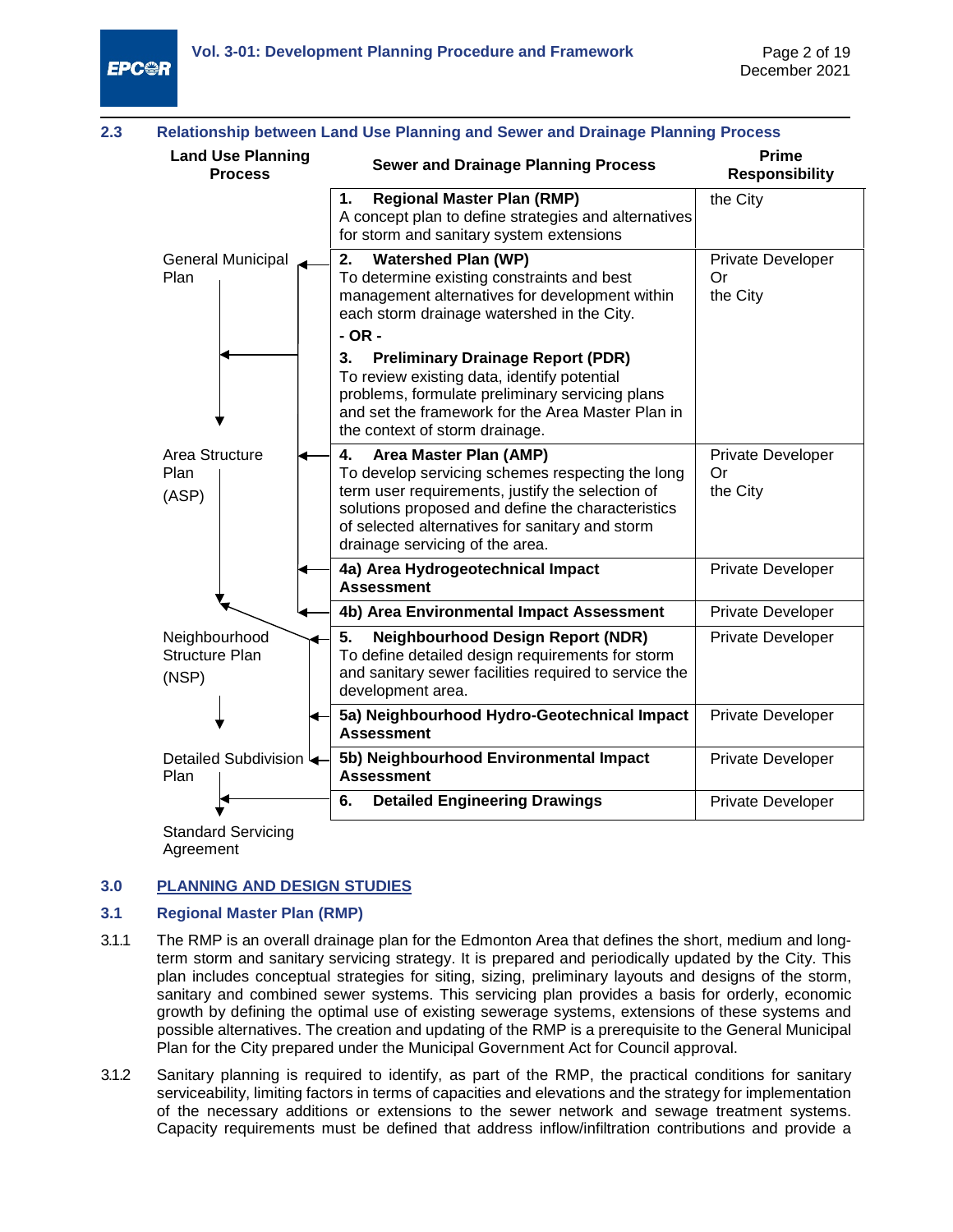reserve for future flexibility. Sanitary planning is formulated on the contributing basin concept. Basic considerations applying to individual sanitary basins are identified to establish the basis of the next level of analysis, undertaken as part of the AMP.

- 3.1.3 Stormwater drainage planning at this level is formulated on the watershed concept and will identify the conditions of drainage normally prevailing for runoff events including rainfall and snow melt runoff. Alternative means of stormwater management are defined. These planning efforts should include proposals for handling the storm drainage from undeveloped areas in the interim period until developments gradually substitute storm sewer networks in these areas. Particular attention should be paid to ensure that new developments are not adversely impacted by drainage from surrounding undeveloped areas due to changes or obstruction of existing drainage patterns in these areas. The RMP is to provide a basis for the more detailed evaluation of storm servicing alternatives to be undertaken as part of the WP.
- 3.1.4 The RMP is also required to address the environmental impact of stormwater and treated sewage effluents, to ensure the need for pollution abatement and protection of receiving waters is recognized. Appropriate control strategies are to be recommended.

#### <span id="page-9-0"></span>**3.2 Watershed Plan (WP)**

**EPC<sup>OR</sup>** 

- 3.2.1 A WP deals mainly with storm drainage issues and is required for any drainage basin either totally or only partly within the city boundary, including both areas proposed for development and those expected to remain undeveloped. WP is normally prepared by the City and provides the conceptual framework for evolving the AMPs formulated in conjunction with AMPs.
- 3.2.2 Sanitary sewer system planning devolves from the RMP directly to the AMP level of analysis. Some considerations of the sanitary servicing alternatives must, however, be part of each WP to ensure compatibility of servicing schemes, alignments, staging and implementation strategies.
- 3.2.3 A WP identifies the existing drainage and environmental constraints and defines options for the management and development of alternatives, considering environmental and economic issues, developmental staging, the impact of hydrogeotechnical conditions, major utility corridors, Restricted Development Areas, power and pipeline rights-of-way.
- 3.2.4 The analysis of alternative drainage systems must be at a broad conceptual level since the details of the development are unlikely to be finalized at this stage. However, general proposed land use patterns must be evaluated in order to identify suitable trunk sewer and major system outfall points to receiving waterways. While the principal emphasis is on post-urbanization flow rates, quantities and quality, the analysis should include the use of stormwater management facilities (SWMFs) for urban conditions as well as servicing concepts to be implemented during the transition stage from rural and undeveloped to fully developed conditions, a process which may take a long period of time.
- 3.2.5 Watershed drainage planning is generally carried out by considering various alternatives for the major drainage system. The requirements for minor conveyance systems can then be defined in relation to the major system. The degree of protection provided by the major system can influence the level of conveyance required in the minor system.
- 3.2.6 The impact of the major and minor system components and their performance on the integrity of the sanitary sewage system should be evaluated and specific recommendations made to minimize potential overloading of the sanitary system due to stormwater related inflow and infiltration.
- 3.2.7 The finished plan and staging recommendations are incorporated in a preliminary engineering report for approval and implementation by the City. At later design stages, drainage services for individual developments must be considered in the frame of the WP.

#### <span id="page-9-1"></span>**3.3 Preliminary Drainage Report (PDR)**

3.3.1 The City normally prepares a WP covering any potential development area of the City. However, for those areas where WPs are not available, a Developer may have a PDR prepared by a Consultant to address the storm drainage planning requirements as necessary to establish the framework and terms of reference for an AMP Study and preliminary Environmental and Hydrogeotechnical Impact Assessments. These terms of reference must be approved by the City before an AMP is undertaken.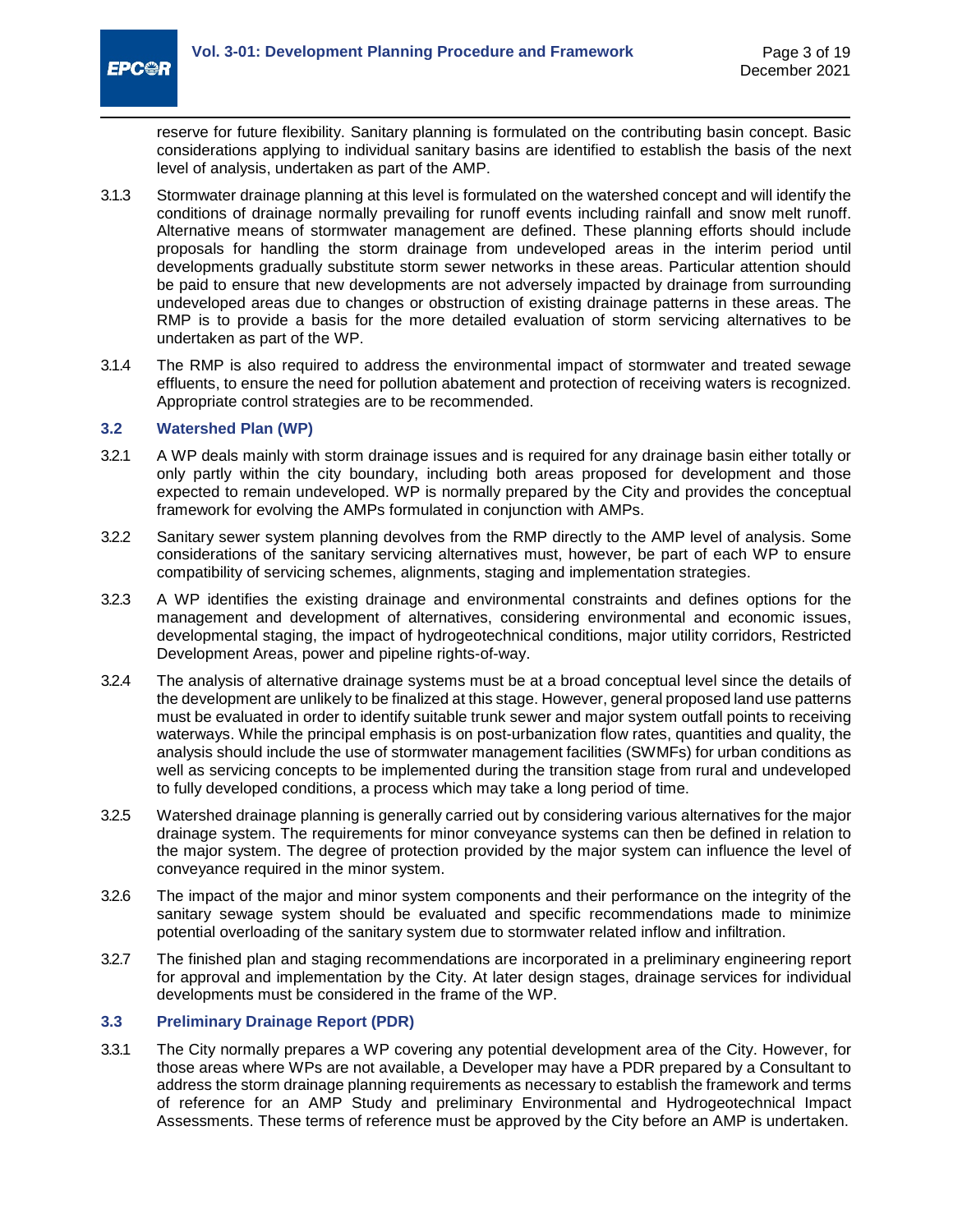

3.3.2 The PDR should review existing data, identify potential problems related to future drainage servicing and potential conflicts with other infrastructure plans and propose a conceptual plan for the orderly servicing of new developments.

#### <span id="page-10-0"></span>**3.4 Area Master Plan (AMP)**

- 3.4.1 The AMP develops and proposes the optimum sewer and drainage servicing schemes that meet the short- and long-term servicing needs of the development area. The selection of the proposed alternatives are to be justified by considering the cost of the sewer and drainage system components, financing and cost sharing relationships and assessing the economic viability of alternatives.
- 3.4.2 The approval of an AMP for both storm and sanitary servicing is a prerequisite for the support by the City of any related AMP proposals. The Developer concerned with the study area is responsible for having the AMP undertaken by a qualified engineering consultant. However, in some cases the City may initiate and conduct the study on the Developer's behalf when deemed necessary to accommodate area planning needs.
- 3.4.3 The sanitary sewer servicing component of this analysis must consider the planning and servicing objectives, resolve all concerns and address constraints, including any specific issues identified through the RMP with respect to the study area, which in this case relates to the contributing sanitary basin.
- 3.4.4 For storm drainage, the analysis considers the study area as defined in the WP or the PDR. The AMP must justify the selection of the proposed stormwater management alternative in terms of its suitability to address all constraints including those identified in the previous studies. If the WP or the PDR has identified any specific problems such as critical pollution loadings, sedimentation or erosion, the AMP would propose solutions to these problems. The AMP should also explore the potential of incorporating Low Impact Development (LID) as a best management practice (BMP) for stormwater management. LID should not be viewed as a redundant system, but as a necessary part of the integrated stormwater management system that helps to meet the environmental objectives.
- 3.4.5 The terms of reference for the AMP study for a development area must be approved by the City before the work is started.

#### <span id="page-10-1"></span>**3.5 Neighbourhood Design Report (NDR)**

- 3.5.1 The NDR defines the basis for detailed design of servicing system components selected in the course of the AMP study, the costs of the sewer and drainage system components, and the financing and cost sharing relationships and requirements necessary to implement the servicing systems.
- 3.5.2 The preparation and presentation of a NDR is the responsibility of the Developer, and the approval of the NDR is a prerequisite for support by the City of NSP proposals within the subject servicing area. Subdivision proposals and detailed engineering drawings related to the area are not accepted for review and approval in the absence of an approved NDR. Where subdivision proposals are different in substance from an approved NSP, or finalized servicing proposals vary from those defined in the NDR, then an amendment of the NDR needs to be approved before detailed engineering drawings are reviewed for approval.

#### <span id="page-10-2"></span>**4.0 TYPICAL AREA MASTER PLAN REQUIREMENTS**

#### <span id="page-10-3"></span>**4.1 Scope of Study**

- 4.1.1 The storm drainage component of the plan should be based on the concepts developed in the overall RMP and the WP, should resolve any specific concerns raised in those studies and address any significant constraints. The RMP should identify basic considerations for sanitary sewer system planning, to be addressed on a similar basis
- 4.1.2 Area master planning is carried out by identifying and comparing alternative facility locations, sizes and type and includes the selection of the most suitable alternative. While the AMP need not include a rigorous comparison of alternatives considered, the selection of the proposed servicing schemes are to be adequately justified on the basis of relative merit, considering technical issues, short-term and long-term economic viability, and equity for those parties who eventually share in the costs of the facilities.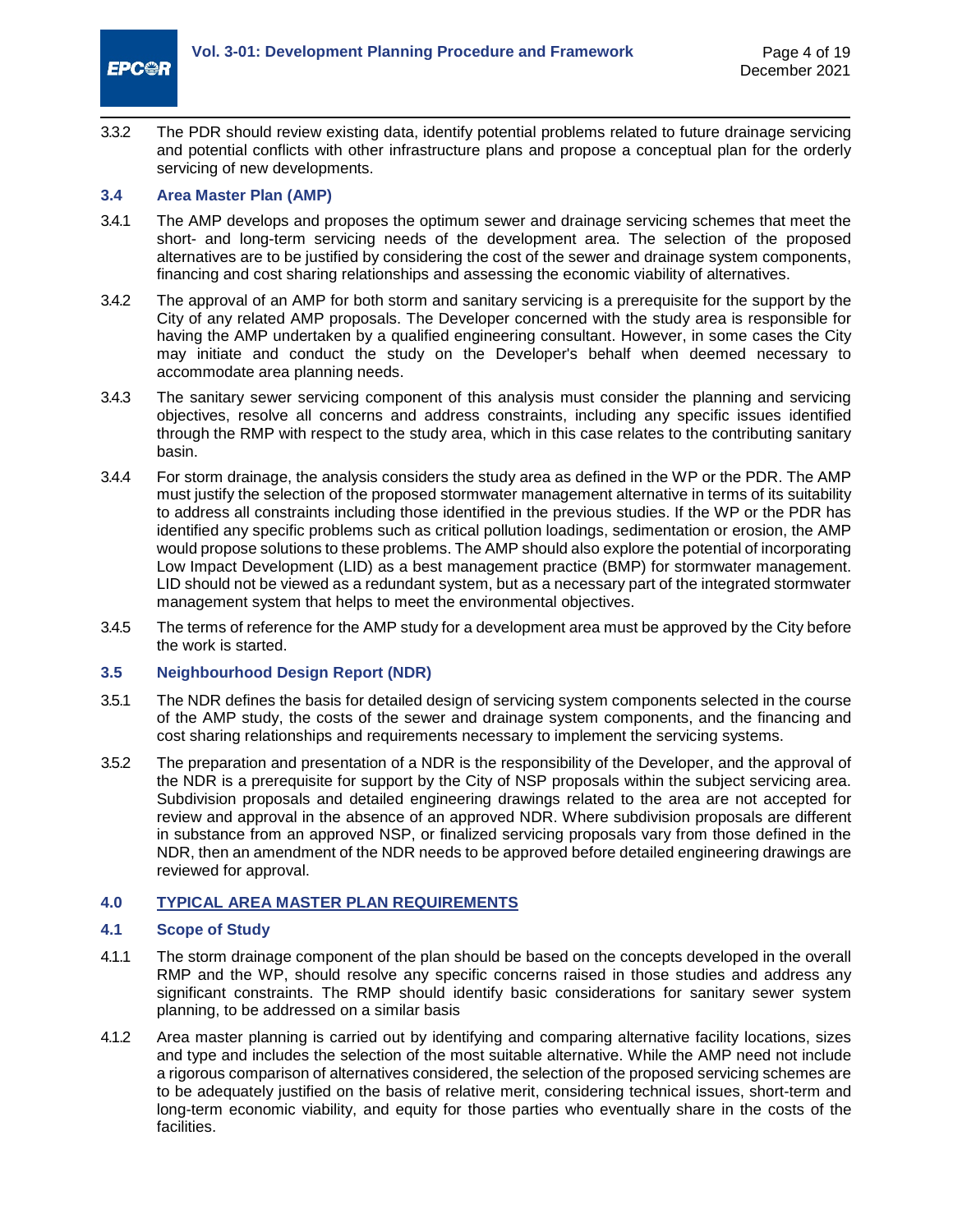#### <span id="page-11-0"></span>**4.2 Requirements for Systems Analysis**

- 4.2.1 The analysis of servicing systems for the AMP is necessarily at a broad and conceptual level. However, proposed land use patterns and arterial roadway alignments must be evaluated in order to plan for location of suitable sewer trunks, outfalls, storage and stormwater quality enhancement facilities.
- 4.2.2 Hydraulic analysis of proposed servicing schemes is required only to the extent that is necessary to demonstrate the technical feasibility of servicing concepts for the specific area. Simple systems proposed to operate under free flow conditions may be analysed using hand calculation methods to determine post-development hydrographs. Systems anticipated to operate under surcharged conditions during the design event would typically require analysis using computer simulation techniques, as would systems with interconnected storage elements.
- 4.2.3 For systems proposed to use real time control of outflow from SWMFs, dynamic simulation of operation may be delayed until a later more detailed stage of the design process, provided that the system operating rules and control parameters are clearly set out in the AMP.
- 4.2.4 At the AMP level, the hydraulic analysis should be conducted using lumped modelling techniques, on simplified representations of the systems components comprising only the principal conveyance and storage elements and appropriate approximations of relative locations and elevations. The objective is to confirm the magnitude of flows and volumes which must be accommodated and the general adequacy of the proposed system to satisfy the level-of-service objectives (refer to Sections *[7.0](#page-21-4)* and *[8.0](#page-22-2)*).

#### <span id="page-11-1"></span>**4.3 General Report Requirements**

4.3.1 The AMP is to document, clearly describe and justify the selected sewer and drainage systems; identify significant constraints and issues; describe assumptions and design criteria; provide simulation results; present recommendations and conclusions.

#### 4.3.2 Scales for layout plans and mapping

- Conceptual scale: For presentation of concept information, plans to a common scale of 1:20,000 are preferred.
- Detail scale: More detailed information should be presented on plans to a scale of 1:5,000 on an orthophoto base. Larger scales may be utilized for specific details as is appropriate.

#### <span id="page-11-2"></span>**4.4 Identification of the Study Area and Existing Characteristics**

- 4.4.1 The study area's topography, existing drainage patterns, existing land use and proposed land use, are to be shown on plans to conceptual or detailed scales as appropriate.
- 4.4.2 The location and capacities of outfalls for the storm, sanitary and other major drainage systems are to be shown on plans. The City normally provides this information from the RMP and WP.
- 4.4.3 The report is to include a description of soils and groundwater conditions to the depth affecting drainage utilities, highlighting any constraints these conditions pose to drainage design and construction. See Hydrogeotechnical Impact Assessment requirement, Section *[4.10](#page-15-0)*.

#### <span id="page-11-3"></span>**4.5 Preliminary Layout and Conceptual Design of the Selected Alternative**

- 4.5.1 The following plans are to be provided:
	- i. Plans showing preliminary alignments, pipe locations, subcatchment boundaries, pipe sizes, SWMFs, LID facilities, and other facilities for the selected alternative. Manhole or node locations and pipe numbers to correlate with a system analysis are to be included as necessary.
	- ii. Separate plans for storm and sanitary trunk systems, to conceptual or detailed scales as appropriate.
	- iii. A surface drainage plan showing drainage directions, collector routes, surface storage sites and subcatchment boundaries.
	- iv. Conceptual profiles showing pipe invert and crown, ground profile, pipe size, manhole or node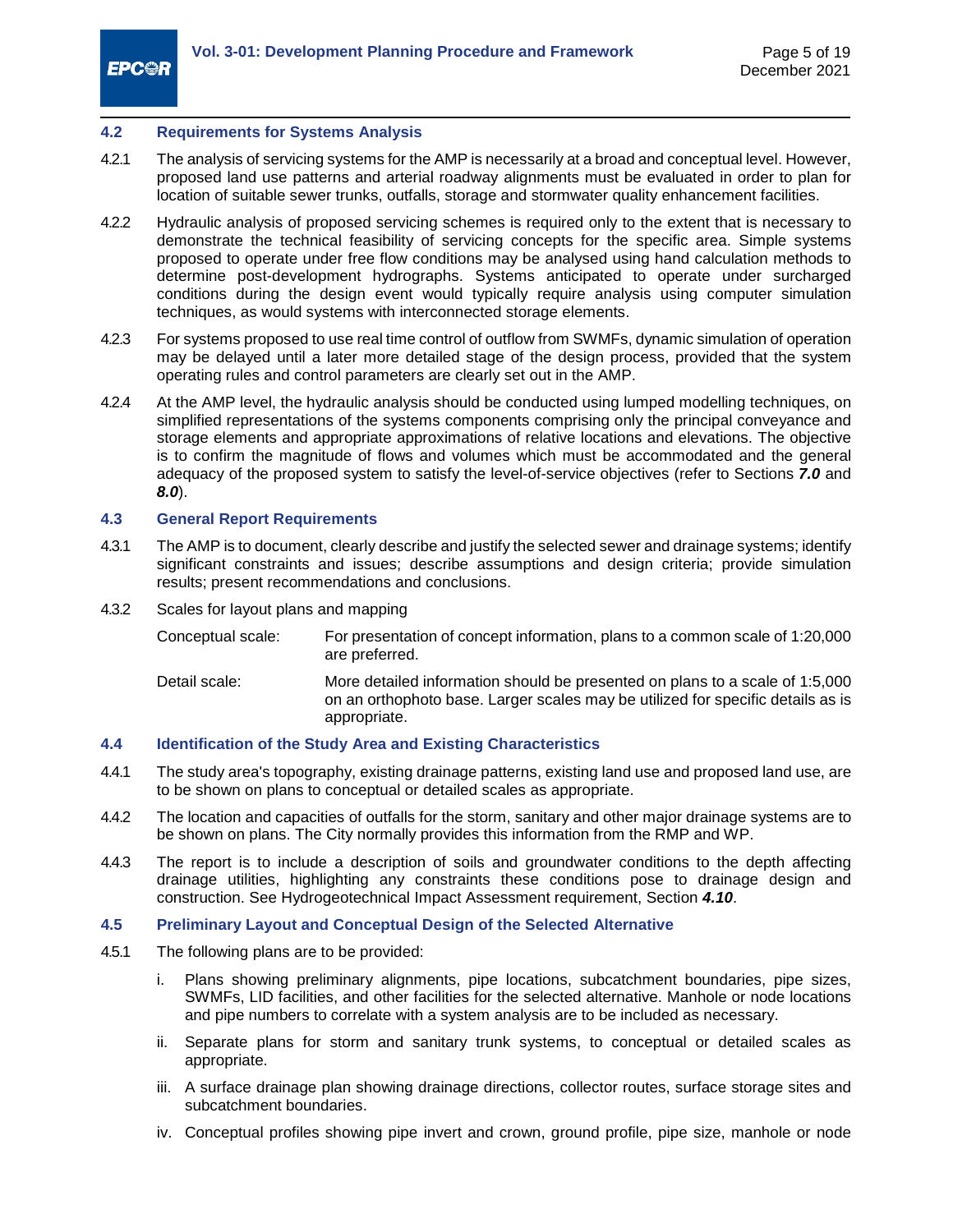

locations and numbers as well as normal and high water levels and freeboard for SWMFs. Similar profiles are required for sanitary trunks and the major drainage system.

- 4.5.2 Tabulated data to describe the proposed systems are required, as follows:
	- i. Table of subcatchment properties showing inlet manhole, drainage area, land use, population and imperviousness or runoff coefficient.
	- ii. Table of pipe properties indicating:
		- pipe number or ID;
		- upstream and downstream manhole with number or ID;
		- "n" value;
		- diameter;
		- slope;
		- pipe-full capacity;
		- design flow;
		- **design velocity.**
	- iii. design calculation sheets (rational method and sanitary trunks) or computer model schematic and summary output; and
	- iv. continuous modelling of a recorded series of storms may be required in specific circumstances such as where severe restrictions are imposed by downstream system capacities.

#### <span id="page-12-0"></span>**4.6 Documentation of Design Criteria**

The design basis for the selected alternative is to be documented, including identification of the following information:

- design storm;
- performance criteria: flow, pipe-full design, velocity restrictions, allowable street ponding depths, storage drawdown time, real time control operating rules and control parameters;
- sewage generation factors;
- population densities;
- storm runoff factors, imperviousness and ground slopes;
- weeping tile drainage methods proposed (not permitted to sanitary sewers);
- stormwater handling and treatment facilities and contaminant removal capabilities;
- pump station vs. gravity sewer option analysis (refer to *[Appendix A:](#page-26-0)* Pump Stations Decision Model);
- pollutant/contaminant possibilities; and
- any proposed exception to the City standards. Such proposals are to be adequately justified and will require specific approval by the City.

#### <span id="page-12-1"></span>**4.7 Declaration of Sufficiency of Standards and Professional Responsibility**

The report is to include a statement that the proposed design standards provide an appropriate level of service and safety and adequately deal with any known special or unique conditions in the study area. The submission is to be sealed and signed with regard to professional responsibilities.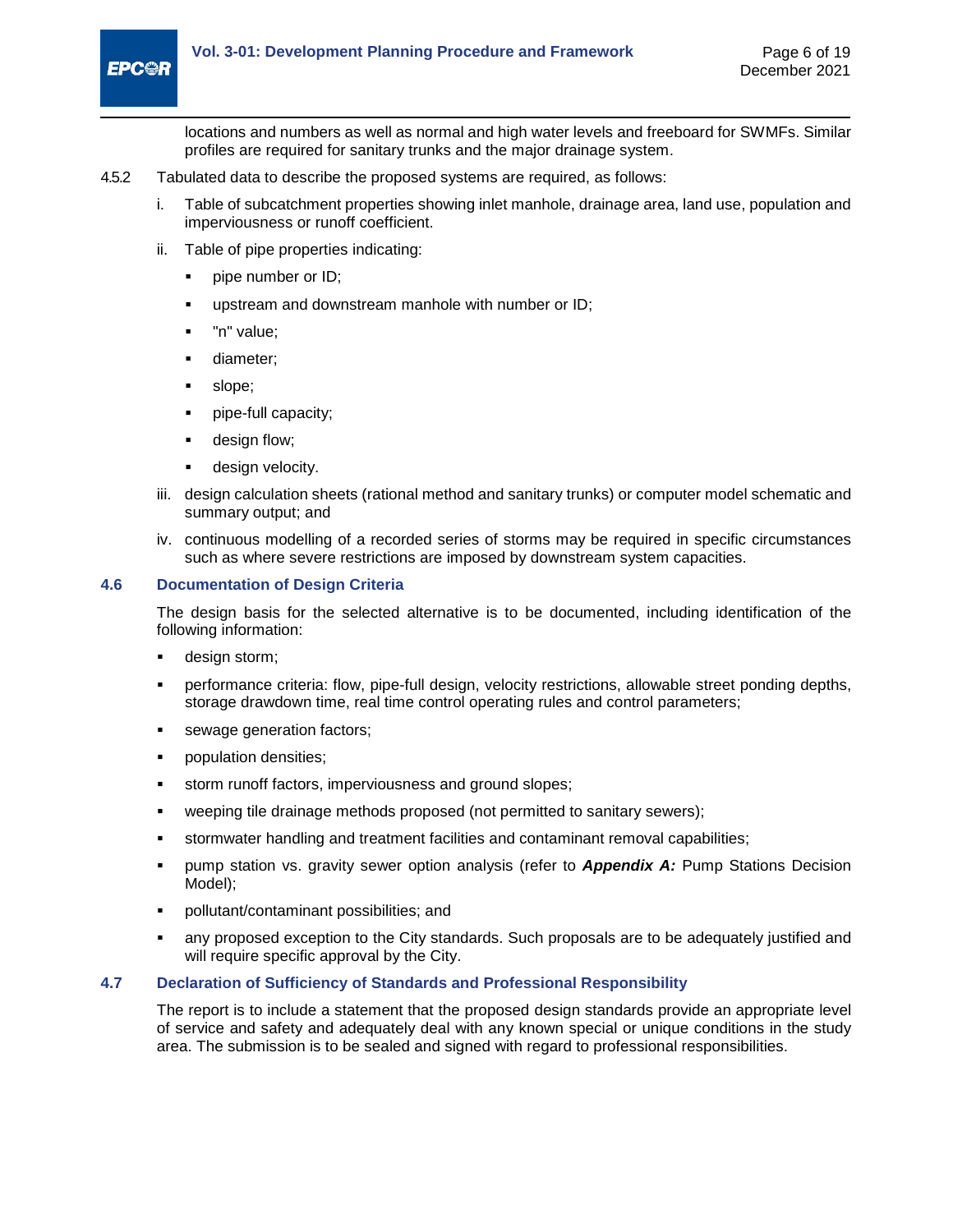#### <span id="page-13-0"></span>**4.8 Typical Requirements**

The following checklists are provided to assist the Consultant in identifying the typical scope of issues to be addressed in the AMP.

- 4.8.1 Storm Portion Checklist
	- Watershed and development in relation to it;
	- Summary of PDR or Watershed Study;
	- **Topography**;
	- Details of watercourse crossings, for instance culverts, bridges and roads;
	- Details of watercourse and valley reaches including typical x-sections;
	- Natural storage and drainage;
	- Street layout, location of parks;
	- Present land ownership;
	- Present land use;
	- Identification of pre-development flows;
	- Proposed land use;
	- Subcatchment boundaries;
	- Develop and justify a servicing scheme respecting the long-term user requirements;
	- Description and discussion of storage requirements including storage volume and location, SWMF overflow alternatives, real time control operating rules and control parameters;
	- Proposed major drainage system;
	- Proposed minor drainage system;
	- Use of natural features, for example sloughs;
	- Identification of unusual factors affecting operation and maintenance costs;
	- Identification of potential surcharging;
	- Address Erosion and Sedimentation Controls (ESC) by presenting all ESC Information identified in Figure 4.1 – ESC Framework of the ESC Guidelines;
	- Simulated normal water level (NWL) and high water level (HWL) for SWMFs;
	- 100 Year flood lines for ravines;
	- Identification of the need for water quality control;
	- Description of constructed wetlands; wet ponds or dry ponds;
	- Description or concept plan of BMPs including LID (if applicable);
	- **Description of water quality impacts and its improvement;**
	- Provide wetland; including existing natural wetlands; to watershed ratio;
	- Identification of requirements for pollutant control and determination of allowable pollutant loads;
	- Review of outlet operating constraints and sufficiency of depth;
	- Determine outlet arrangement and review hydraulics to ensure adequate rates of drawdown can be achieved at all levels of storage;
	- Hydraulic analysis by suitable methods is to be carried out to provide post-development hydrographs for the minor 5-year design storm event and appropriate major historical design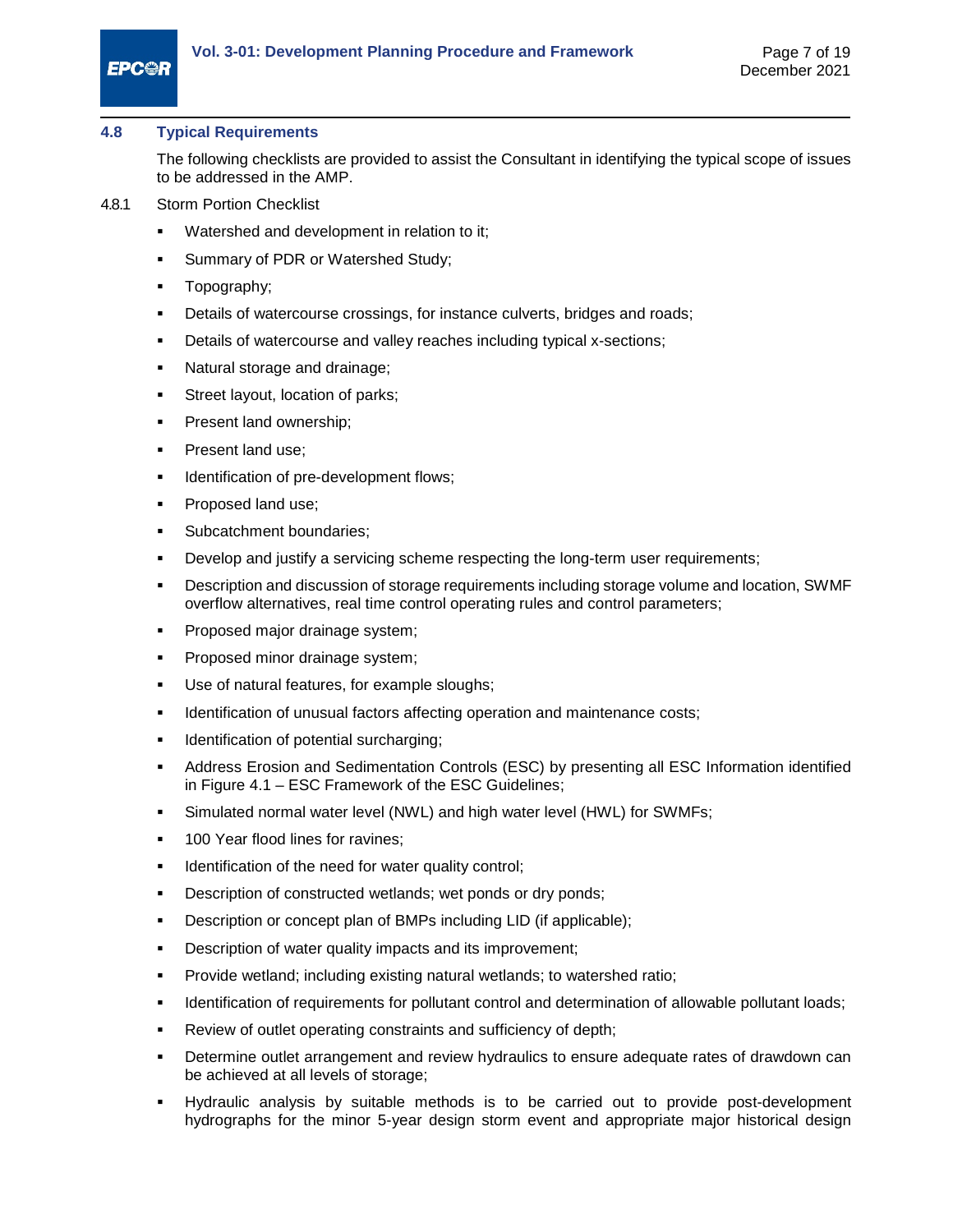events; considering the following options:

- o 100 year storm;
- o 1937 storm;
- o 1978 storm;
- o 2004 storm; and
- o 2012 storms.
- Alternatively, for SWMFs sized to accommodate 120 mm of runoff over the basin, assuming zero discharge for the length of the storm event, system drawdown curve should be provided;
- Outline the proposed staging and/or implementation plan.
- 4.8.2 Sanitary Portion Checklist
	- **Study area/drainage basin;**
	- Review of the RMP and the previous studies;
	- Identify points of servicing availability and downstream system capacity and depth constraints per information to be provided by the City;
	- Feasibility of gravity system extensions versus pumping;
	- Topography;
	- Existing developments;
	- Projected land development;
	- Populations;
	- Present land ownership;
	- Present land use;
	- Future land use;
	- Subcatchment boundaries;
	- Summary of design criteria;
	- Peak flows;
	- Average flows;
	- Conflicts with existing and proposed utilities;
	- Develop and justify a servicing scheme respecting the long-term user requirements;
	- Identify potential environmental impacts;
	- Identify unusual factors affecting operation and maintenance costs;
	- Identification of potential surcharge;
	- Identification of land requirements/easements;
	- Outline the proposed staging/implementation plan;
	- Outline any storage and real time outflow control requirements.

#### <span id="page-14-0"></span>**4.9 Site-Specific Requirements**

Depending on circumstances relevant to a specific ASP area, additional requirements may apply. These are determined on a case-by-case basis and may include: an environmental impact assessment, if discharging to natural watercourses or environmental reserve lands; a soils and groundwater investigation, and an analysis of downstream capacity constraints.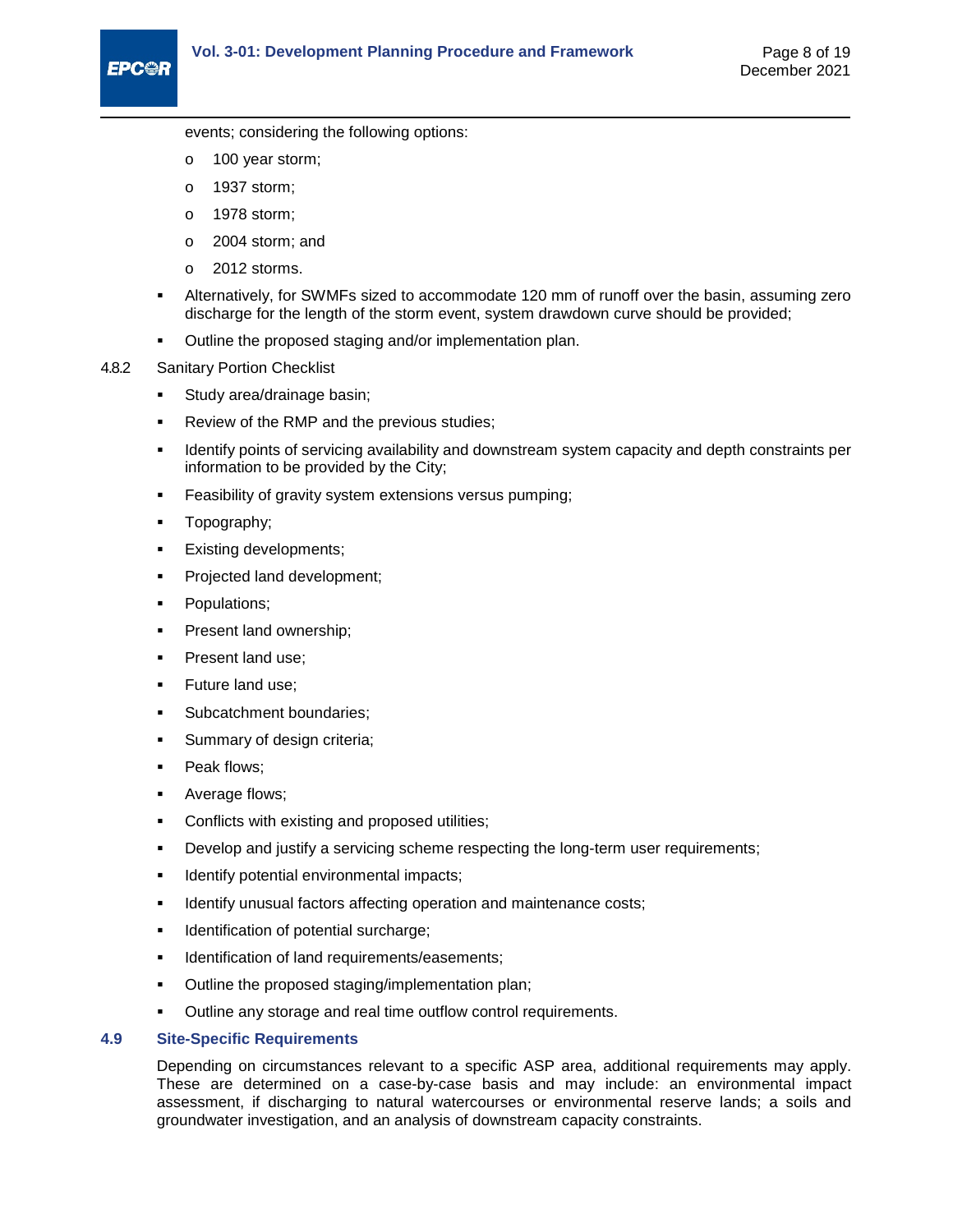#### <span id="page-15-0"></span>**4.10 Hydrogeotechnical Impact Assessment**

- 4.10.1 A Hydrogeotechnical Impact Assessment is required to define constraints, imposed by soil and groundwater conditions, which will affect the choice of design philosophy and construction practices to be applied.
- 4.10.2 The undertaking of a preliminary Hydrogeotechnical Assessment study is a requirement of the AMP and terms of reference for this study are to be addressed when establishing the terms of reference for the AMP. In cases where this requirement is not fulfilled in conjunction with a previous AMP, it must be addressed in association with the NDR.
- 4.10.3 Where the preliminary assessment identifies constraints of concern, more specific hydrogeotechnical investigations to provide detailed site-specific recommendations may be required, either as part of the AMP or to be addressed at the NSP stage as part of the NDR. The determination of the scope and staging of such additional investigations is subject to the discretion of the Engineer and is to be based on the potential impact of the identified constraints on the viability of the development and the proposed servicing schemes.

#### <span id="page-15-1"></span>**4.11 Environmental Impact Assessment (EIA)**

A preliminary EIA is required for each development area in conjunction with the AMP. Where the preliminary assessment has identified environmental concerns which may have a bearing on the suitability of sewer and drainage servicing proposals, more detailed and specific investigations may be required, either as part of the AMP or in conjunction with the NDR. The determination of the requirements and staging of investigations with respect to the sewer and drainage systems planning reports are subject to the discretion of the Engineer. Usually, EIA reports describe the natural features, topography, special historic, archaeological and other aspects of the proposed development area, evaluate the impacts from development and define methods and action plans to minimize or mitigate such impacts. The Developer has the responsibility for conducting an EIA. The City will review EIA reports required pursuant to the River Valley Bylaw No. [7188](https://www.edmonton.ca/residential_neighbourhoods/documents/plans_in_effect/North_Saskatchewan_River_ARP_Consolidation.pdf) and other authorities and provide comment and/or support for approval from a drainage perspective. The City will undertake this review in conjunction with reviews by Alberta Environment and Parks (AEP) and others.

#### <span id="page-15-2"></span>**5.0 TYPICAL NEIGHBOURHOOD DESIGN REPORT REQUIREMENTS**

#### <span id="page-15-3"></span>**5.1 Scope of Study**

- 5.1.1 The NDR is to define the basis of detailed design of the principal components of the sanitary sewerage and storm drainage infrastructure. The NDR will propose methods and procedures for overcoming all constraints identified in the AMP. The NDR will identify all constraints to implementation of the facilities, including financial, design, hydrogeotechnical and construction approvals.
- 5.1.2 The NDR presents the design of the permanent facilities. However, if large facilities are required, they are rarely constructed to their ultimate form in the first stages of development. In this situation, an addendum to the NDR is required to detail the design of interim stages for facilities and the impacts on the implementation plan. Addenda to the NDR may be required by the Engineer under the following circumstances:
	- significant changes to the AMP;
	- significant changes in design standards;
	- significant changes to the schedule of land development; and
	- **significant changes to the implementation plan.**
- 5.1.3 An ESC Strategy is an essential component of storm drainage in the NDR. The strategy shall build on the ESC Information presented in the AMP and address all items presented on Figure 4.1 – ESC Framework of the ESC Guidelines.

#### <span id="page-15-4"></span>**5.2 General Requirements**

5.2.1 Plans showing topography, existing drainage patterns and facilities, existing land uses, land uses as per the NSP, hydrogeotechnical information, constraints on implementation and land ownership.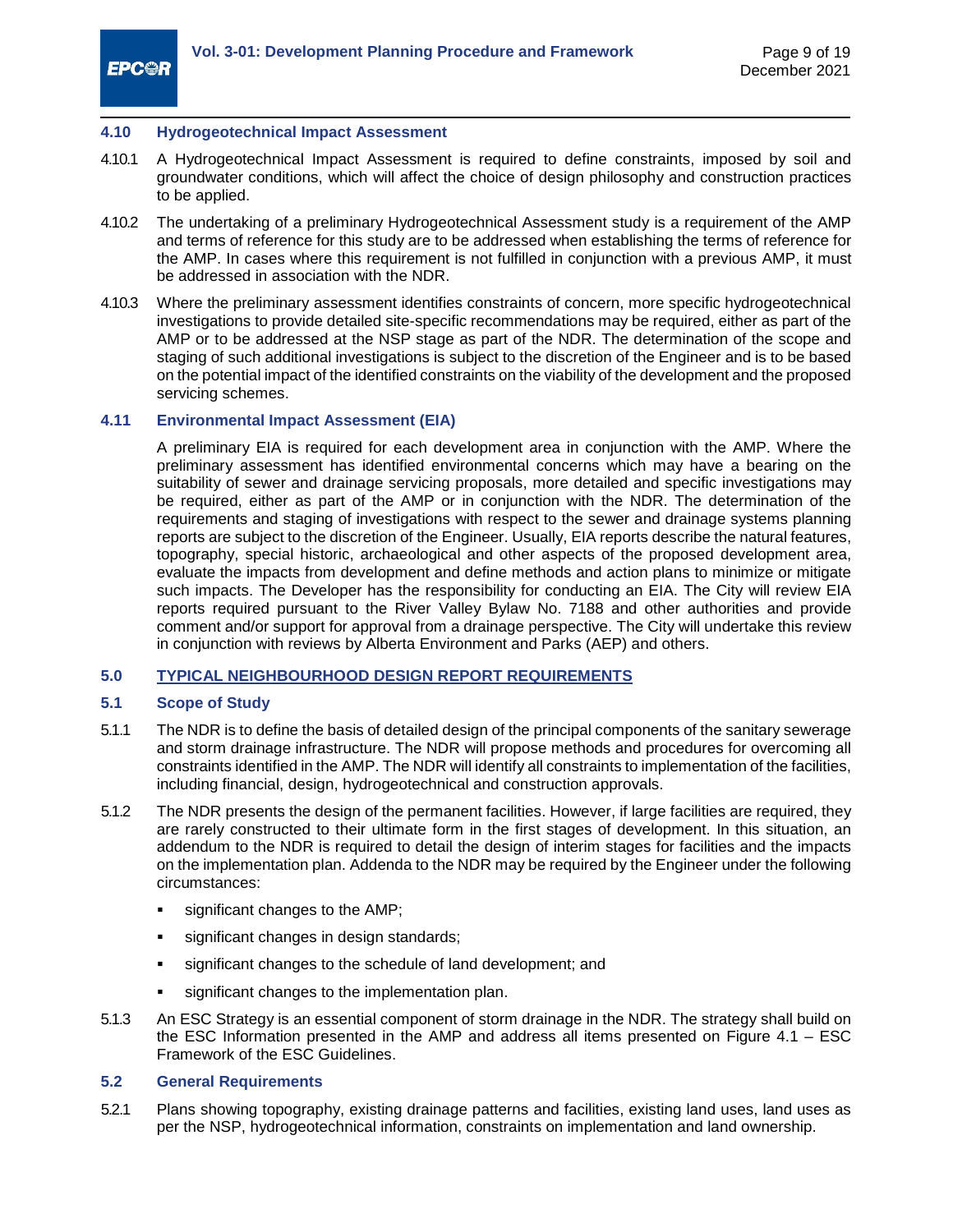

- 5.2.2 Plans showing anticipated land development, with schedules and supporting documentation in tabular format.
- 5.2.3 Plans showing the layout of the proposed drainage facilities and conformance with the AMP, and if in regard to an addendum to a previously approved NDR, conformance and variations with that NDR.
	- All SWMFs, storm and sanitary pumping stations and forcemains, storm sewers and sanitary sewers;
	- layout of roads, private property limits, land use and other utilities, noting environmental and hydrogeotechnical constraints and differences from previously approved reports;
	- location of the systems in relation to adjacent systems and drainage basins; and
	- location of the systems and the study area showing the development relative to existing and future developments.

#### <span id="page-16-0"></span>**5.3 Documentation of Design Criteria**

- 5.3.1 Plans and tables showing subcatchment boundaries, land use, imperviousness, runoff coefficients, sewer pipe roughness, design performance criteria, sewage generation factors, population, service arrangement practices and wet-weather flow generation factors.
- 5.3.2 Studies to justify any use of design criteria different from those set out in these standards.

#### <span id="page-16-1"></span>**5.4 Documentation of Methodology for Analyses and Design**

- 5.4.1 Design calculations in support of the proposals.
- 5.4.2 Description of computer models and their use;
- 5.4.3 Calibration and verification studies for models which have not been calibrated to conditions in the City of Edmonton;
- 5.4.4 Description of activities and procedures for undertaking design and analyses of the drainage systems.

#### <span id="page-16-2"></span>**5.5 Documentation of Input to Computer Model**

- 5.5.1 Plans and tables relating input parameters to the layout of the drainage systems;
- 5.5.2 Subcatchment numbers, area, imperviousness, depression storage, grades, servicing arrangement, subcatchment width, infiltration parameters, node locations and numbers, gutter sizes/slopes/width, pipe sizes/slope/capacity/roughness coefficient/number/sub-catchment/gutter connections/node connections, outfalls, node inverts/ground elevations/ pipe connections, inlet numbers/capacity/ connection, road grades and major system grades/configuration/capacity/connections.

#### <span id="page-16-3"></span>**5.6 Documentation of Analyses of Drainage Systems**

- 5.6.1 Plans and profiles of the sanitary sewer and storm drainage facilities.
- 5.6.2 Profiles showing pipe invert and crown, pipe size, ground profile, pipe slope, node locations and numbers, SWMFs.
- 5.6.3 Profiles of storm trunk sewers showing hydraulic grade lines under each design event and calculated flow rates.
- 5.6.4 Plans and profiles of the major systems showing flow rates, depth capture by the minor system, capacity, inlet hydrographs to SWMFs and existing sewers, drainage area and rating curves.
- 5.6.5 Pump and system curves showing staged performance of pumping systems.
- 5.6.6 Details of constructed wetlands and/or wet ponds.
- 5.6.7 Details of vegetation in constructed wetlands and/or wet ponds.
- 5.6.8 Comparison of flows and water quality under pre-development and post-development conditions and at all proposed stages of the implementation plan.
- 5.6.9 Consideration of using BMPs for stormwater runoff improvement.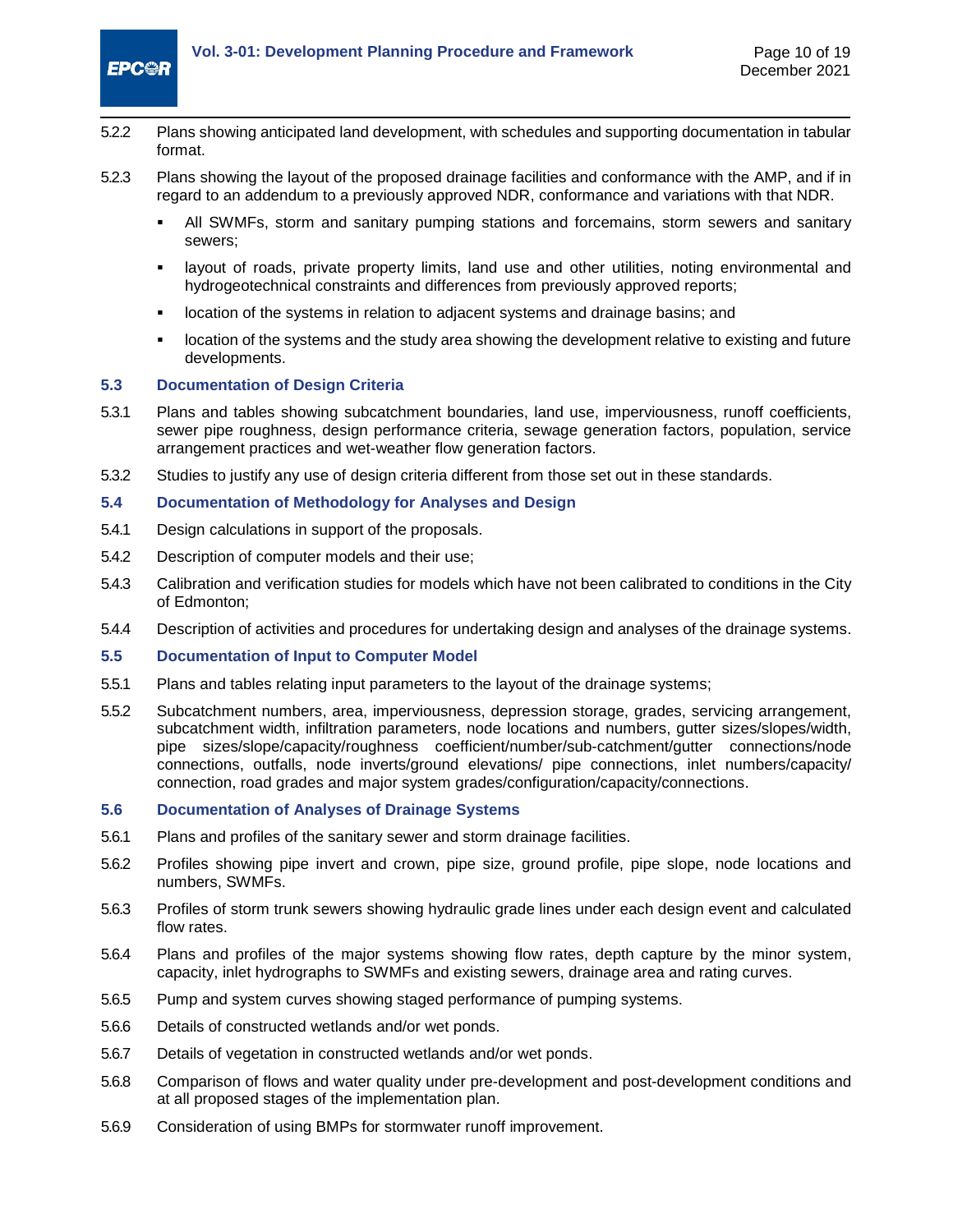

5.6.10 Inspection of existing infrastructures (the tie-in points and one facility upstream and downstream of existing infrastructure which has passed 10 years after final acceptance certificate) that proposed work is to be connected to or that has potential to be affected by construction activity (refer to Section 1.1.2 - Vol. 3-05: General Drainage Drawing Requirements, Approvals and Asset Acceptance/Transfer).

#### <span id="page-17-0"></span>**5.7 Documentation of Costs**

- 5.7.1 Complete documentation of design, construction and long-term operation, maintenance and replacement costs for each of the principal components of the systems in accordance with the implementation plan.
- 5.7.2 Costs for land purchase and/or easement acquisition.

#### <span id="page-17-1"></span>**5.8 Documentation of Implementation Plan**

- 5.8.1 Definition of all constraints to implementation of the permanent facilities.
- 5.8.2 Discussion of alternative means of meeting constraints, methods of evaluating alternatives and decision criteria.
- 5.8.3 Report documenting the activities undertaken and the results in a clear, concise, logical format including conclusions and recommendations.
- 5.8.4 The report is to contain an assertion that the design standards criteria applied are suitable and appropriate, provide an adequate level of service and address any special or unique characteristics or conditions of the area.
- 5.8.5 Submissions are to be sealed and signed by the responsible professional.

#### <span id="page-17-2"></span>**5.9 Detailed Requirements**

The following checklists are provided to assist the Consultant in ensuring that typical requirements are met. Specific requirements are to be reviewed during preparation of the terms of reference for the study. Requirements may vary from area to area, depending of the constraints identified in the AMP and the complexity of the systems.

- 5.9.1 General Information Checklist:
	- **•** Detailed description of the study area;
	- Proposed land use;
	- Present land ownership;
	- Summary of conclusions/recommendations of hydrogeotechnical assessments, including recommended means of foundation drainage and roof drainage.
- 5.9.2 Sanitary Portion Checklist:
	- Include technical summaries, for example details of pumping stations;
	- Financing considerations regarding cost shareable trunk sewers and facilities.
- 5.9.3 Storm Portion Checklist:
	- Outfall locations;
	- Overland flows;
	- Ponding depths;
	- Flood profiles for SWMFs and ravines for 5yr, 10yr, 25yr, 100yr and critical historical storm events for interim and ultimate development;
	- Details of minor drainage system;
	- Alignments;
	- Pipe sizes;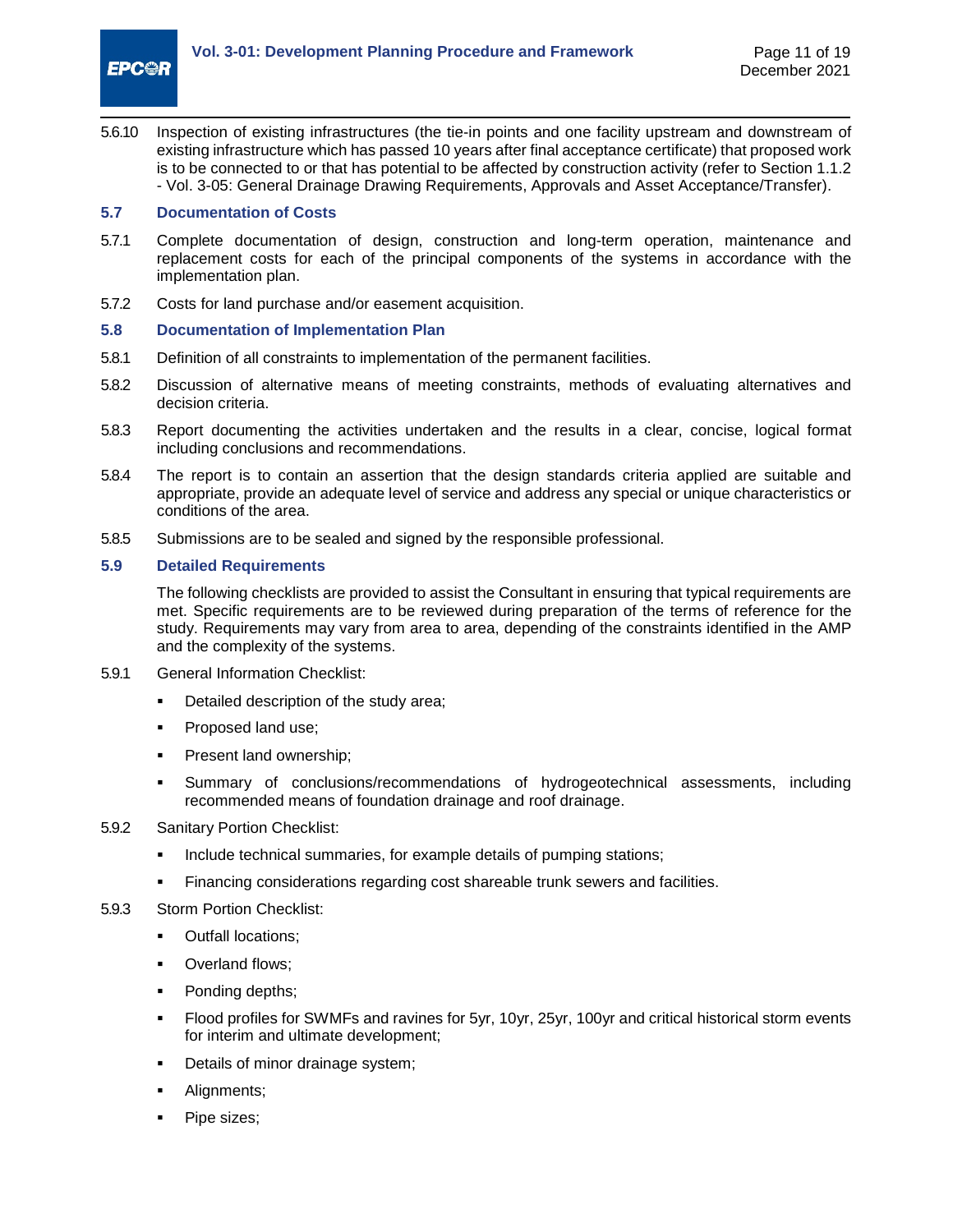#### **Vol. 3-01: Development Planning Procedure and Framework** Page 12 of 19

- **Pipe grades, profiles and invert elevations;**
- Pipe capacities;
- 25 Year and 5 Year peak flows for interim and ultimate development;
- Manholes;

**EPC@R** 

- Catch basins;
- Road grades;
- Calculation of flows captured by minor system during 100-year storm and associated hydraulic grade lines, with particular attention to locations where there is increased potential for outflows from the system (manholes and inlets at relative low points);
- Unusual factors affecting operation and maintenance costs;
- Proposed flood control;
- Land requirements easements, public utility lots;
- Controlled discharges from SWMFs;
- Hydrographs at outfalls;
- Pre-development versus controlled post-development flows at outfalls;
- Determination of type of storage, e.g. constructed wetland, wet or dry ponds;
- Details of storage facilities, including landscaping and vegetation in SWMFs;
- Proposed SWMFs maintenance;
- Details of constructed wetlands;
- Earthwork balance assessment;
- Vegetation plan for constructed wetlands;
- Vegetation management plan for constructed wetlands;
- Proposed water quality control;
- LID site plan (refer to Section 5.10 Vol. 3-02: Stormwater Management and Design Manual);
- An ESC Strategy according to Figure 4.1 ESC Framework of the ESC Guidelines;
- Hydraulic aspects of pond inlets and outlets for example spillways;
- Staging/implementation plan;
- Details of any oversizing for adjacent areas;
- Preliminary costs of trunk sewers and major system components;
- Financing considerations regarding cost-shareable trunk sewers and facilities.

#### <span id="page-18-0"></span>**6.0 TYPICAL REQUIREMENTS FOR HYDROGEOTECHNICAL IMPACT ASSESSMENTS**

#### <span id="page-18-1"></span>**6.1 Intent**

The intent of a hydrogeotechnical impact assessment is to establish with respect to soil and groundwater conditions, the feasibility and viability of the implementation of the development proposals and associated utility infrastructure. The hydrogeotechnical assessment must, therefore, establish that conditions are suitable for the establishment of functional and maintainable sanitary sewer and storm drainage systems to serve the development area and also quantify potential problems that the hydrogeotechnical conditions may pose to the development. The Developer should engage the services of a qualified geotechnical engineer and the geotechnical engineer's recommendations shall be addressed by the Developer's consultant in the design of the improvements, including the identification, development and implementation of any performance standards recommended by the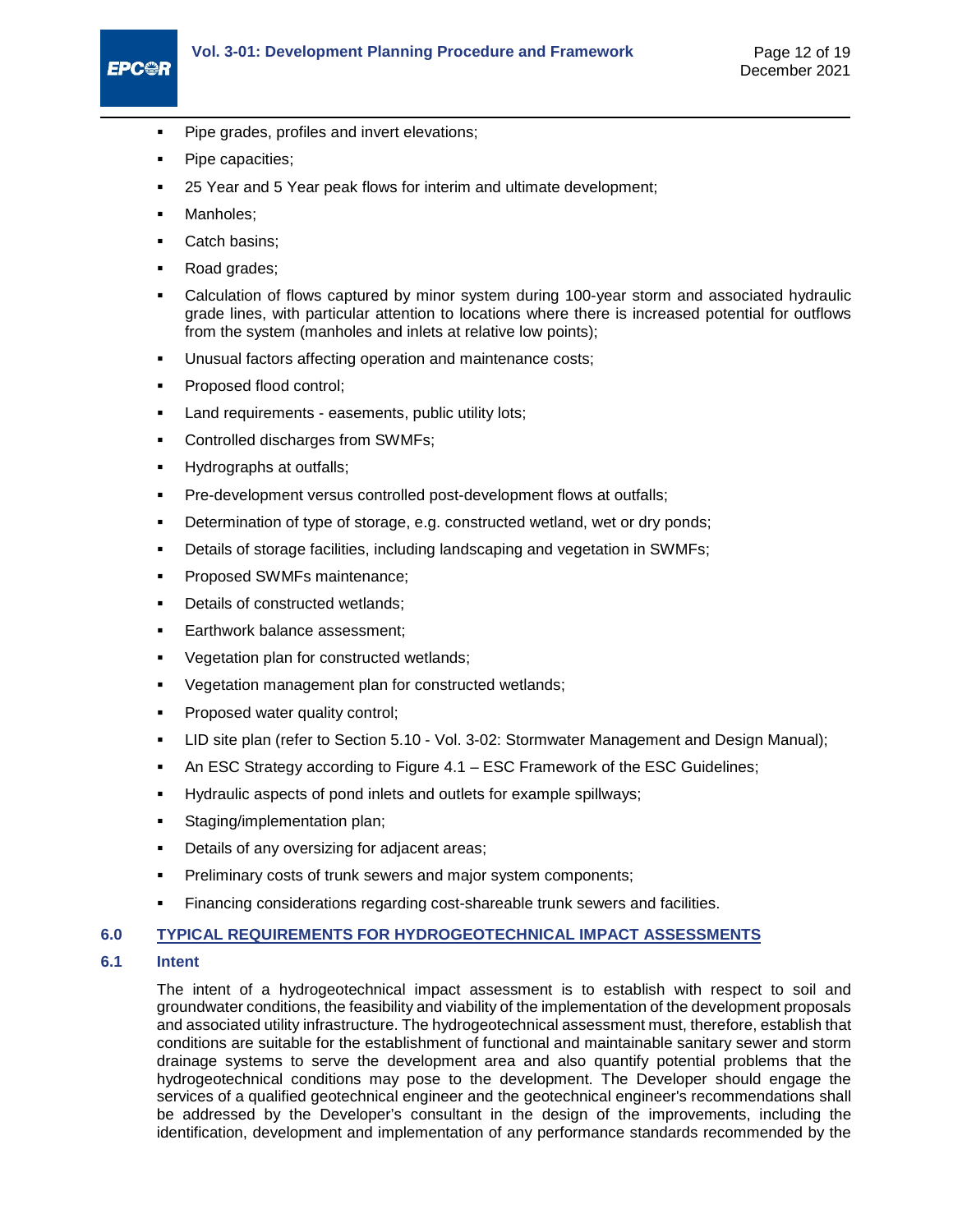geotechnical engineer.

#### <span id="page-19-0"></span>**6.2 General Approach and Levels of Investigation**

Hydrogeotechnical impact assessments should be conducted in two phases. The preliminary assessment generally associated with an AMP and conducted prior to the submission of an AMP, should compile readily available information and draw conclusions based on that data. Where indicated, due to the lack of existing data or to confirm questionable information, preliminary field investigations and office evaluations are to be conducted to provide a basis for conclusions. In the event that the preliminary assessment identifies significant cause for concern, a detailed assessment involving more in-depth field investigations and evaluations is to be undertaken. Depending on the specific nature of concerns, these detailed investigations may be required to be undertaken as part of either the AMP or the NDR.

#### <span id="page-19-1"></span>**6.3 Scope of Work - Preliminary Assessments**

<span id="page-19-2"></span>6.3.1 Acquisition of Existing Data

Two main sources of existing data should be reviewed to identify the hydrogeotechnical conditions of the study area.

- i. The first consists of all published reports in either the public domain or from private developers. Areas which should be reviewed to gather existing published data include the City of Edmonton's geotechnical library; the Alberta Research Council, AEP, Alberta Energy; hydrogeotechnical and geotechnical reports conducted by other consultants; construction records of previous developments; water well logs; environmental impact assessments.
- ii. Another source of valuable information is personnel who have conducted work in the study area. This would include developers, owners, contractors, utility companies, hydrogeologists, geologists and other professional geotechnical engineers.
- 6.3.2 Field Investigations

Where sufficient existing data is not available to support the preliminary assessment, an appropriate program of drilling of boreholes should be undertaken, subject to a geotechnical engineer's review and direction. Holes should be relatively deep, preferably to bedrock. Starting at investigations for the AMP level of planning, groundwater level monitoring should be included at all boreholes and should be continued for up to two years or as long as is possible, to accurately establish the seasonal variability of the groundwater table. Standpipes should be installed as permanent installations, so that they may be utilized as part of a long-term groundwater monitoring program.

- 6.3.3 Preliminary Assessment Reporting
	- i. The results, conclusions and recommendations of the preliminary hydrogeotechnical assessment should be consolidated into a report, which may be appended to the AMP or NDR as appropriate. The report should summarize the existing data collected under *[6.3.1](#page-19-2)* above and present the results of any field investigation undertaken. The report is to summarize the magnitude and severity of any hydrogeotechnical or geotechnical problems identified and the need for additional data acquisition.
	- ii. In the event that additional data or further investigations are considered necessary, a recommended program for acquisition of additional data is to be presented within the preliminary review report.
	- iii. The preliminary report is to include consideration of the design aspects of future developments within the study area, inflow/infiltration concerns and the design of SWMFs.
	- iv. The Consultant should identify potential problem areas and recommend solutions to reflect specific areas of concern with construction standards and procedures such as pipe installation techniques, compaction in the pipe zone, trench backfill and the impact of groundwater table on foundation drainage/weeping tiles. Special consideration should be given to construction techniques, timing and equipment. Any requirements above and beyond the standard construction/engineering specifications should be identified.
	- v. The preliminary report should be reviewed with the City to establish if further investigation is to be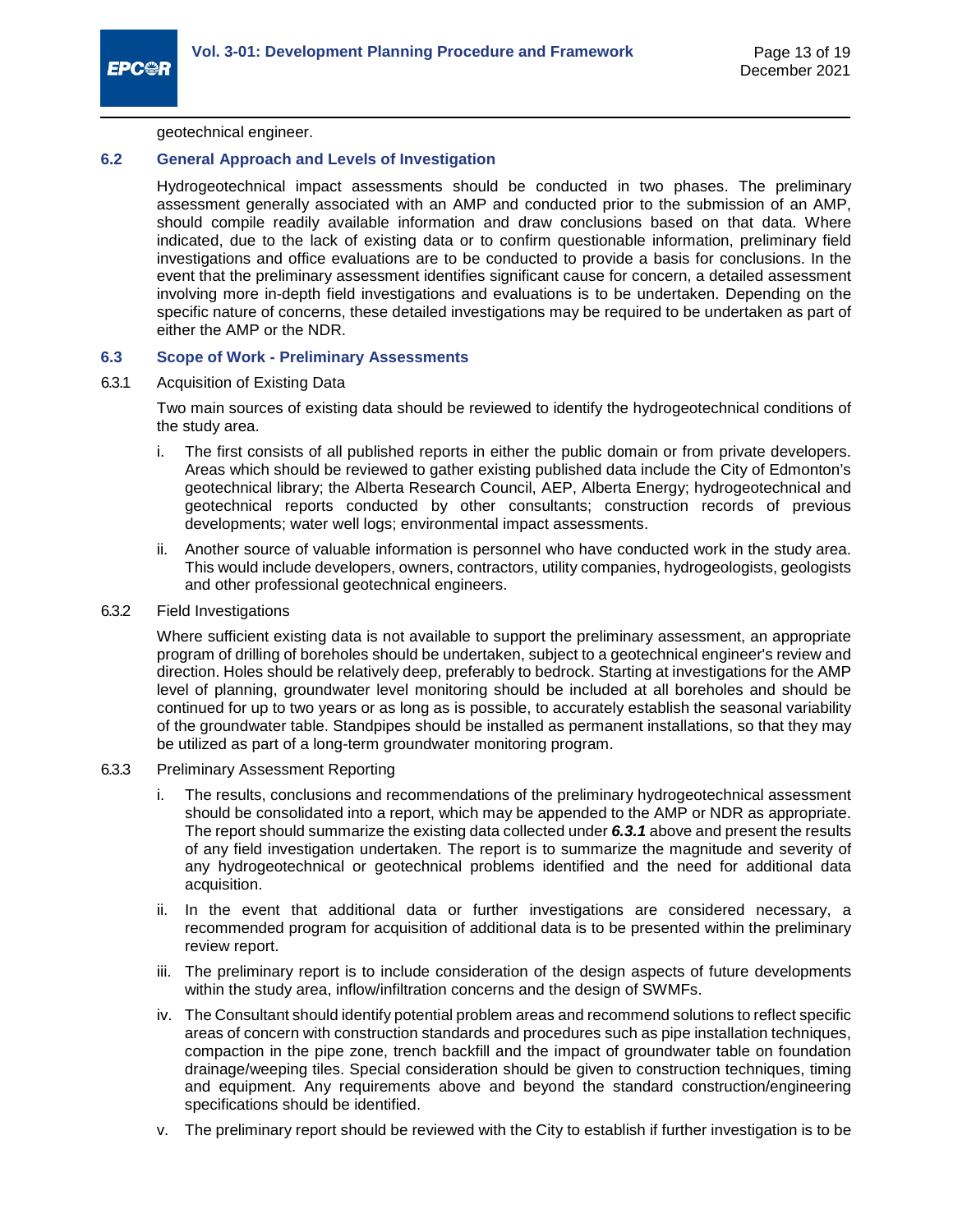required in advance of subsequent planning or design stages.

#### <span id="page-20-0"></span>**6.4 Scope of Work - Detailed Assessments**

6.4.1 Where there are significant concerns regarding hydrogeotechnical conditions identified through a preliminary assessment, more detailed assessments are to be undertaken, normally associated with the NSP level of planning and attached to the NDR. Field investigations associated with this level of review should involve a program of drilling at a minimum density of five boreholes per legal subdivision, subject to a geotechnical engineer's review and discretion. The detailed assessment is to investigate any specific areas of concern that could affect the construction and/or long-term performance of subsurface utilities, drainage, cuts and fills. Detailed information on groundwater levels will also be required, to assess the potential impact of groundwater on the development. The responsibility for determining an adequate scope of work rests with the Developer and the engineering consultants.

#### 6.4.2 Report Content

The following checklist identifies what issues should typically be addressed in detailed hydrogeotechnical impact assessments.

- i. Construction of utilities:
	- trench construction and stability (especially for trunk sewers);
	- compaction and settlement;
	- feasibility of tunneling and boring techniques;
	- alignments and depths;
	- dewatering requirements and impacts;
	- special design and construction measures; and
	- frost penetration.
- ii. Constructed wetlands, wet ponds and dry ponds:
	- construction methods;
	- stability of side slopes;
		- o under rapid drawdown conditions;
		- o during dewatering for maintenance;
	- use of spoil for fill;
	- groundwater levels, infiltration, exfiltration;
	- SWMF bottom lining requirements;
	- pre-draining requirements;
	- foundations for buildings;
	- bearing capacity;
	- potential settlement;
	- design constraints; and
	- seepage through walls (waterproofing requirements).
- iii. Fill areas:
	- underlying soils;
	- compaction;
	- settlement potential; and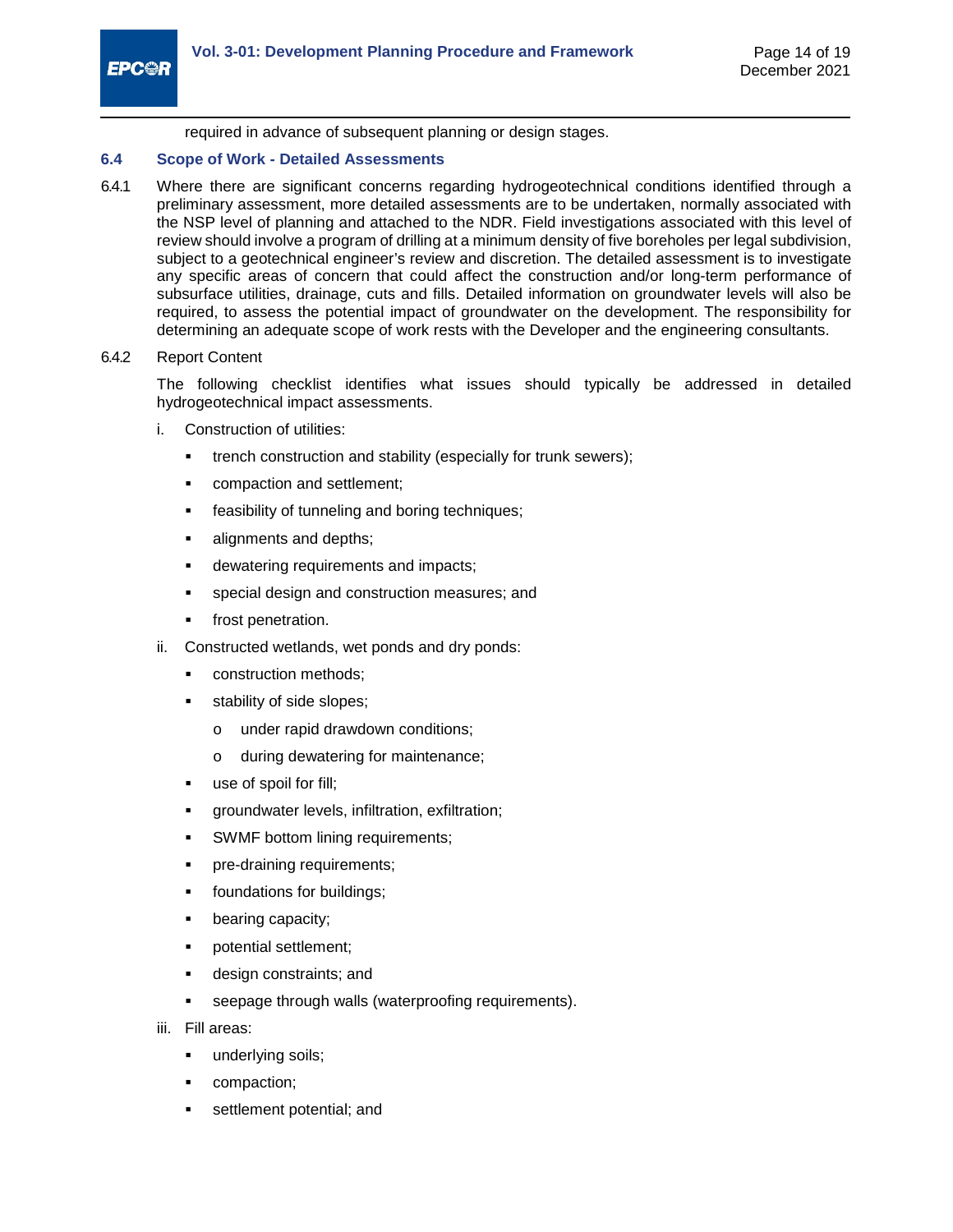## **EPC<sup>OR</sup>**

- drainage.
- iv. Roads and streets:
	- potential settlement;
	- potential frost heaving; and
	- **•** typical design sections.
- v. Drainage design:
	- weeping tile flow rates;
		- o dry weather;
		- o under storm conditions.
	- pipe infiltration;
	- soils and groundwater conditions relevant to roof leader discharge (spill on ground versus storm service connections ;
	- soil infiltration and runoff factors
	- lot grading; and
	- **•** requirements for waterproofing of building basements.
- vi. Effect on regional aquifers:
	- existing and potential groundwater users;
	- possibility of impact on quality or quantity due to interception or recharge; and
	- locations of artesian conditions in the study area.
- vii. Operation and maintenance impacts on sewer and drainage facilities.

#### <span id="page-21-4"></span><span id="page-21-0"></span>**7.0 SANITARY SEWER - POLICY, GOALS AND OBJECTIVES**

#### <span id="page-21-1"></span>**7.1 Level of Service**

- 7.1.1 The goal of the City is to have 100% of the sanitary sewage generated in new development areas collected and conveyed to wastewater treatment facilities for treatment. In order to accomplish this new systems must be designed and constructed with reliable conveyance capacity and minimal potential for rainfall and groundwater inflows, such that system backup is limited to cases of unforeseeable blockage. To achieve this objective, new system extensions will be sized to flow at less than full and with reasonable allowances for extraneous inflows. It is recognized that these criteria provide a safety factor compared to previously constructed systems, which will flow full at the design flow rate. Where at the point of a proposed connection to an existing sanitary sewer system and within the system immediately downstream, capacity was deemed to be adequate based on the Servicing Standards applicable prior to 1990, but does not satisfy the capacity requirement as projected using current design standards, the theoretical deficiency will not be a reason for disallowing upstream development or for requiring the upgrading of the immediate downstream system.
- 7.1.2 Where an actual capacity deficiency has been identified, the Developer and the City will jointly resolve the issue through the development approval process.

#### <span id="page-21-2"></span>**7.2 Provision for Future Extension of Development**

The design for each sanitary system extension shall include provision for further extensions to adjacent and future development areas in accordance with the RMP, AMP and/or NDR, as they apply to each development area.

#### <span id="page-21-3"></span>**7.3 Separation of Storm and Sanitary Systems**

7.3.1 All new systems or extensions from existing systems are to be designed on a separated basis. Runoff from roofs, lots, streets and other outside areas including yards and parking areas and infiltration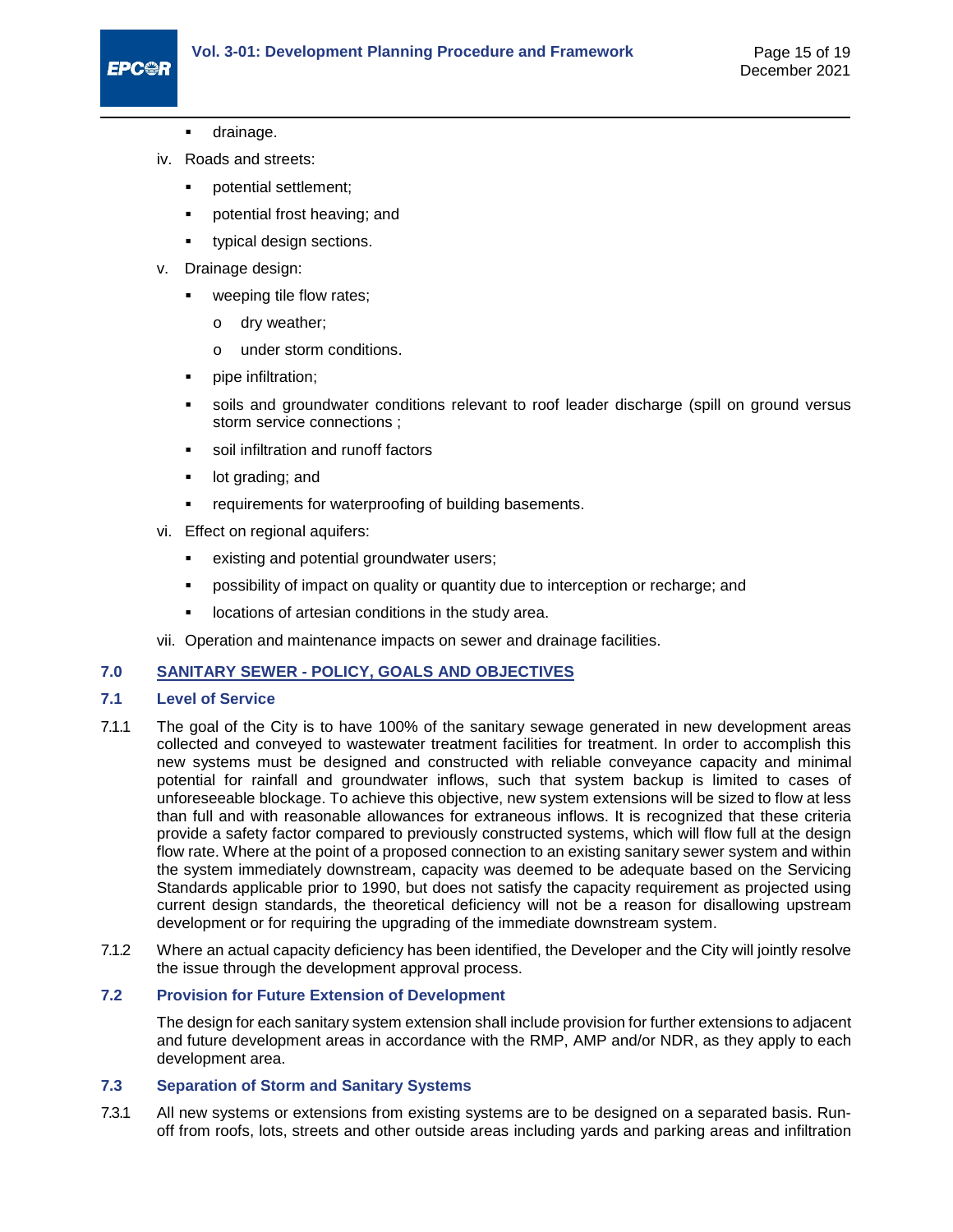

water from foundation drains and other sources, is to be excluded from the sanitary sewer system.

7.3.2 To protect the functional integrity of the sanitary sewer system, extraneous inflows must be prevented or controlled to match the design criteria and performance expectations.

#### <span id="page-22-0"></span>**7.4 Economic Objectives**

- 7.4.1 A prime consideration in the selection of alternatives for the sanitary servicing of new development areas must be minimization of the long-term cost to the public. Economic analysis must include evaluation and comparison of life cycle cost. Extension of sanitary servicing by means of gravity sewer systems to the maximum extent possible is preferred and the utilization of pumping systems is permitted only when insurmountable constraints cannot be resolved otherwise. Economics alone is not the only deciding factor in the City's evaluation of the acceptability of servicing proposals. Detail evaluation of pump station versus gravity sewer proposals shall be undertaken as described in **[Appendix A:](#page-26-0) Pump Stations Decision Model.**
- 7.4.2 The City wishes to promote an orderly process of development with the objective of achieving permanent sanitary sewer system extensions in the most cost-effective manner. For this reason, the City does not permit the proliferation of temporary servicing schemes in lieu of permanent system extensions. Further, extensions of systems and developments are discouraged when they involve the construction of downstream connections through undeveloped areas (leapfrogging) solely for the purpose of advancing service extensions to upstream areas.

#### <span id="page-22-1"></span>**7.5 Environmental Objectives**

The City wishes to promote environmental consciousness in the design of sanitary sewerage facilities. The objective is to prevent the escape or discharge of untreated sewage to receiving watercourses, public or private lands or to the environment in general, either directly or through overflow to storm drainage systems.

#### <span id="page-22-2"></span>**8.0 STORM DRAINAGE SYSTEM - POLICY, GOALS AND OBJECTIVES**

#### <span id="page-22-3"></span>**8.1 Level of Service**

- 8.1.1 The City stormwater management goal is to provide adequate drainage for urban areas that preserves and promotes the general health welfare, security and economic wellbeing of the public and to protect and enhance the water quality of receiving watercourses.
- 8.1.2 To meet this goal the storm drainage system must include SWMFs that meet the following level-ofservice objectives:
	- i. Avoid all property damage and flooding and to minimize inconvenience to the public due to runoff from 1:5 year and more frequent rainfall events;
	- ii. Avoid significant property damage from a 1:100 year return frequency rainfall event;
	- iii. Avoid loss of life and injuries and minimize damage to property, through control of runoff during unusual or infrequent storm events with high-intensity rainfall and large runoff volume;
	- iv. Avoid degradation of receiving watercourses, by implementing the requirements of the ESC Guidelines.
- 8.1.3 Where the capacity of existing downstream sewers was deemed to be adequate in accordance with the City of Edmonton Servicing Standards in effect prior to 1990, the theoretical design deficiency created downstream under later standards would not become a reason to stop the upstream development.
- 8.1.4 Where an actual capacity deficiency is identified, the Developer and the City will jointly resolve the issue through the development approval process.

#### <span id="page-22-4"></span>**8.2 Major/Minor System Concept**

8.2.1 New development areas in Edmonton shall be designed using the major/minor system concept, with each system planned and designed to achieve specific level-of-service objectives.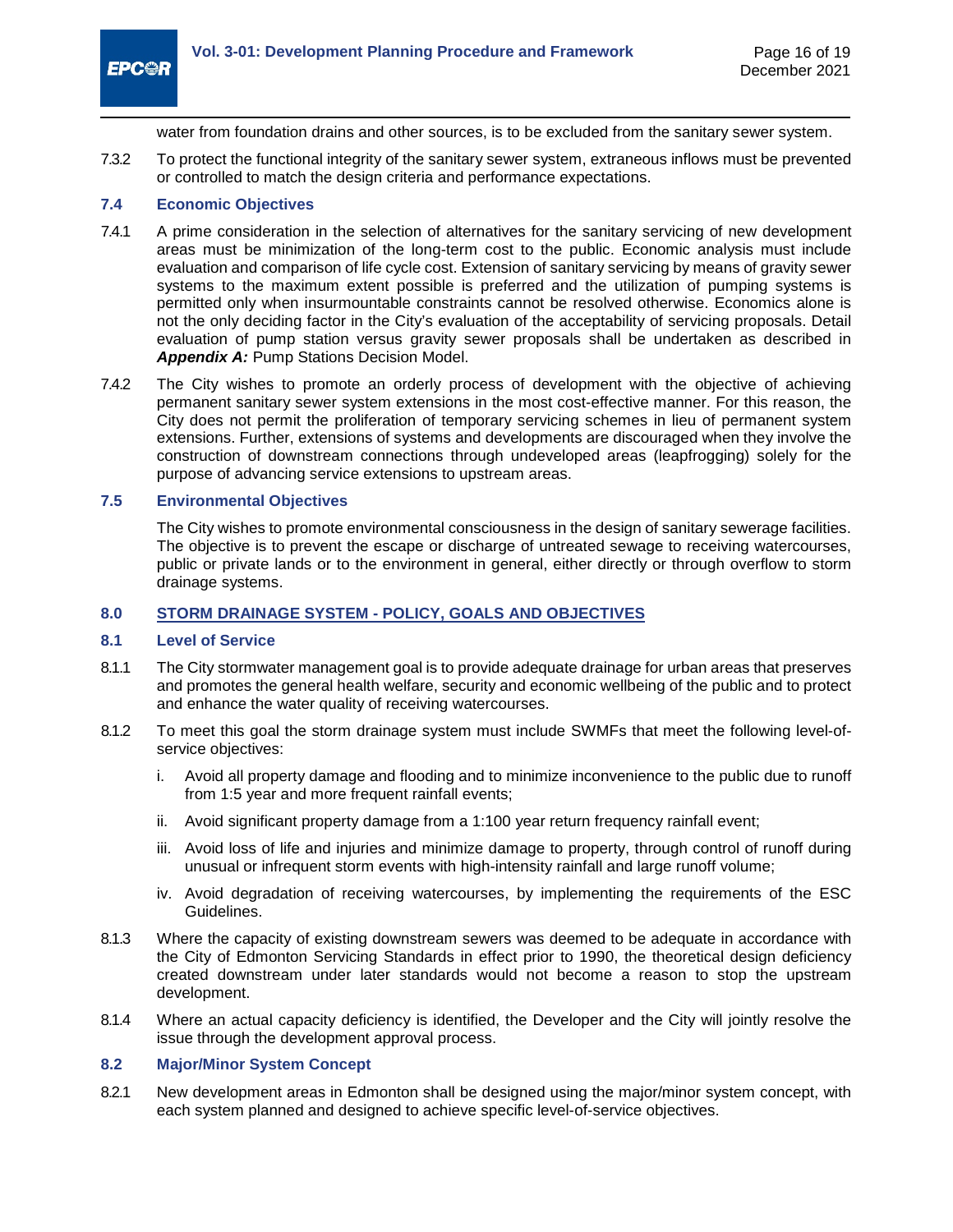

- 8.2.2 The term the "minor system" is applied to the network of local and trunk sewers, inlets and street gutters which are provided as a conveyance system to rapidly carry away storm runoff from road surfaces. Minor systems have generally been designed with capacity to remove runoff from minor rainfall events.
- 8.2.3 Runoff in excess of the capacity of the minor system ponds in depression areas or follow whatever overflow escape route is available. This network of planned or unplanned ponding areas and overland flow routes is the "major system". If a major system is adequately planned and designed and incorporated into the urban infrastructure, it should alleviate the potential inconvenience, property damage and loss of life, which could otherwise result from major rainfall events.

#### <span id="page-23-0"></span>**8.3 Minor System**

8.3.1 General Requirements

Minor-system elements serving drainage areas of 30 ha or less shall be designed to accommodate the rate of runoff which would occur in a 5-year return period rainfall event;

- i. without surcharge of storm sewers;
- ii. with ponding of water to a depth no greater than 150 mm at depressions and at drainage inlets;
- iii. with depths of flow and ponding on roadways limited such that no over-topping of curbs occurs on local roadways, a width equivalent to one traffic lane remains free from inundation on collector roads and one traffic lane in each travel direction remains free from inundation on arterial roads;
- iv. with storm water quality BMPs prior to discharging into the piped system.

#### <span id="page-23-1"></span>**8.4 Sewers Servicing Areas Greater than 30 ha**

- 8.4.1 Storm sewer trunks, for this purpose being those storm sewer pipes proposed to serve drainage areas of greater than 30 uncontrolled ha, shall be designed with a reserve capacity to account for unanticipated changes in land use and runoff and to ensure downstream storm sewer trunks do not surcharge in advance of the upstream lateral storm sewers.
- 8.4.2 To achieve the objective the subject storm sewers are to be designed to accommodate, without surcharge, 1.25 times the rate of flow which would occur in a 5-year return period rainfall event.
- 8.4.3 In cases where the storm sewer trunk receives both uncontrolled flow from areas 30 ha or larger and controlled discharges from SWMFs, the sewer is to be designed so as to accommodate, without surcharge, 1.25 times the 5 year design flow from the uncontrolled lands plus the maximum design SWMF outflow rate.

#### <span id="page-23-2"></span>**8.5 Major System**

8.5.1 Conveyance Elements

Major-system conveyance elements shall be designed to accommodate runoff rates and volumes for a 100-year return period rainfall event such that:

- i. The depth of peak flows and ponding in developed area streets, conveyance channels and swales, are to be limited so that major system flows do not constitute a significant hazard to the public, or result in significant erosion or other property damage. Where erosion is anticipated, an ESC Plan should be designed to suit site specific situations.
- ii. The maximum water surface level of surface flows and ponding in streets is below the lowest anticipated landscape grade or opening at any adjacent buildings, with a freeboard provision generally in the order of 350 mm with a minimum of 150 mm.
- iii. Depths of flow and ponding are less than 350 mm in roadways and other public rights-of-way. Roadway ponding should be minimized in a way that prevents encroachment on private property and ensure best practices to minimize flooding on private property.
- iv. For arterial roadways, the water depth at the crown of the road shall not exceed 150 mm.
- 8.5.2 Storage Elements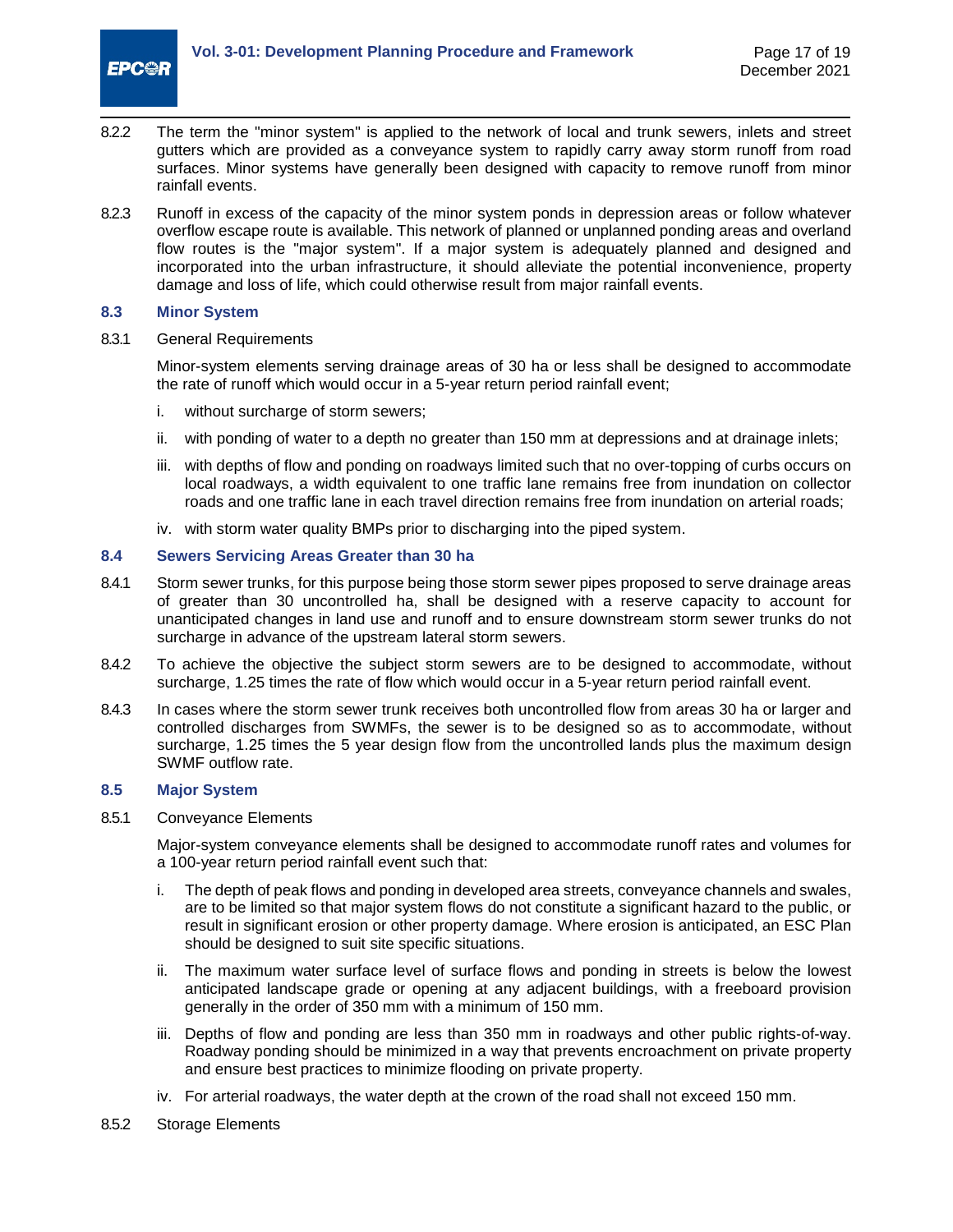

- i. Major-system storage elements shall be designed such that no over-topping of the storage facilities occurs due to storm events equal to or less severe than the critical storage event for the catchment served.
- ii. The default requirement for the retention volume to be provided is to be the equivalent of 120 mm of water over the total catchment area draining to the facility. This requirement is based on the estimated volume of runoff from the recorded July 14 - 15, 1937 storm event, being 155 mm of rainfall with a runoff/rainfall ratio of 0.62 and including a 25% volume safety factor allowance. Where justified on the basis of a risk analysis, or in consideration of provision of a safe overflow, reduced storage volume requirements may be approved.
- iii. Where a stormwater management storage facility is located such that minor and/or major system outlet capacity is guaranteed to be available for all design runoff events, due to proximity to a ravine or river, the outflow from the facility which occurs during any runoff events is considered in the determination of the required storage volume. i.e. if the outlet capacity cannot be guaranteed to be available, then the storage facility must be sized assuming zero discharge for the duration of the event.
- iv. The performance of each storage facility design is to be verified by computer simulation of its response, considering the outflow rate as limited by control elements or downstream conditions, to the most critical of any of the design rainfall events from the following listing:
	- 1:100 year, 24 h synthetic design event based on the Huff distribution;
	- The July 14 15, 1937 storm event;
	- The July 10 11, 1978 storm event;
	- The July 2 3, 2004 storm event; and
	- The July 12, 2012 storm event;

Refer to Section 2.0 - Vol. 3-02: Stormwater Management and Design Manual for rainfall data references.

- v. SWMF inlets and outlets should be physically separated around the perimeter of the facility. The inlet and outlet should be distanced as far from each other as possible to avoid hydraulic shortcircuiting.
- 8.5.3 A high level emergency overflow is to be provided wherever feasible and each facility design is to include an evaluation of the impact of over-topping of the facility and the probability of exceeding the design high water level. The design of SWMFs which are provided with a high-level overflow to a safe outlet shall include a minimum freeboard provision of 300 mm from the design high water level to the lowest anticipated landscape grade or opening at any adjacent buildings.
- 8.5.4 In the absence of an emergency overflow, the freeboard provided is to be at least 0.5 m.
- 8.5.5 Except for constructed wetlands, sufficient outlet capacity is to be provided to permit post-event drawdown of water levels in storage facilities such that the availability of storage capacity is restored within the following time frames:
	- 1:5 year runoff capacity to be available within 24 h;
	- 1:25 year runoff capacity to be available within 48 h; and
	- 90% of the facility full volume to be available within 96 h.
- 8.5.6 This is to be evaluated using the Huff distribution design storms for SWMF drawdown analysis provided in Table 2.8 in Section 2.7 - Vol. 3-02: Stormwater Management and Design Manual.
- 8.5.7 Where storage facilities are connected in series or where the provisions of post-event outlet capacity to satisfy the above drawdown requirements is not feasible, the satisfactory performance of the storage facilities to accommodate sequential rainfall events shall be verified by computer simulation using continuous rainfall records. Multiple Event Time Series' and Long Duration Time Series' are available from EPCOR Drainage Services.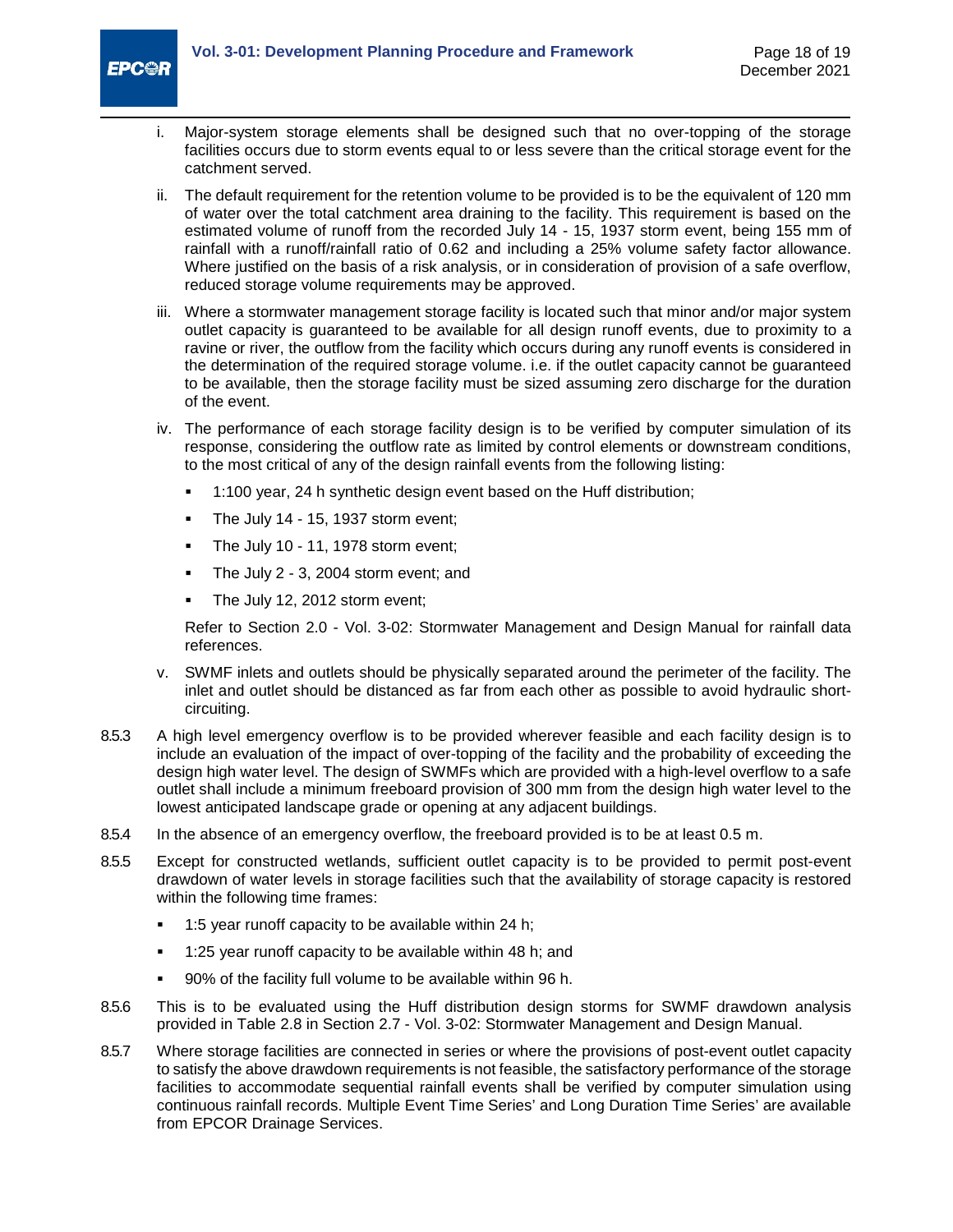#### <span id="page-25-0"></span>**8.6 Provision for Areas beyond the Limits of Presently Proposed Development**

8.6.1 Provisions for Future Development

The design for each storm sewer system extension shall include provisions for further extensions to future developments in accordance with the WP and AMP for the development area. The design must also account for the interception, conveyance and storage requirements as necessary to accommodate runoff flows from undeveloped contributory areas for the indefinite future or for an interim period until development of those areas occurs.

- 8.6.2 Overland Drainage
	- i. The Developer shall make provisions for the interception of all overland drainage runoff which would enter the Developer's subdivision and may result in a nuisance, flooding, or maintenance problem.
	- ii. The Developer shall also ensure that the development does not adversely affect existing drainage in the vicinity of the development site resulting in a nuisance or maintenance problem.

#### 8.6.3 Separation of the Storm and Sanitary Systems

Storm sewers shall be designed as a separate system to convey rainfall and snow melt runoff from roof drains, streets, parking lots and other areas and shall not receive effluent from any sources which may contain industrial, agricultural or domestic waste or sewage. Storm sewers shall not discharge into a sanitary system.

#### <span id="page-25-1"></span>**8.7 Economic Objectives**

- 8.7.1 A prime consideration in the selection of alternatives for the storm servicing of new development areas must be minimization of the long-term cost to the public. Economic analysis must include evaluation and comparison on the basis of operations and maintenance costs as well as capital cost differences.
- 8.7.2 The City desires to promote an orderly process of development with the objective of achieving permanent storm system extensions, in the most cost-effective manner, that meet the City's environmental objectives. Extensions of systems and developments is discouraged when they involve the construction of downstream connection, through undeveloped areas ("leapfrogging") solely for the purpose of advancing service extension to upstream areas.

#### <span id="page-25-2"></span>**8.8 Environmental Objectives**

The City requires storm drainage facilities to be designed to meet the following environmental objectives:

- i. The protection and enhancement of aquatic environments through the use of appropriate BMPs, such as constructed wetlands, LID, and Oil and grit interceptors, etc.
- ii. The prevention and abatement of the degradation of natural channels, ravines, river banks and valley slopes and environmental reserves in any way which might inhibit or detract from their recreational and aesthetic uses;
- iii. For new and re-developed areas, all stormwater runoff is to be treated prior to discharge to receiving watercourses;
- iv. For new industrial roadways, stormwater quality treatment is required prior to discharge into any existing storm drainage system;
- v. Dry ponds are not considered a treatment facility for water quality improvement, and shall not be accepted unless a wet pond is provided downstream of the dry pond;
- vi. Implementing a project specific ESC Plan is one way of stemming the decline in the quality of stormwater.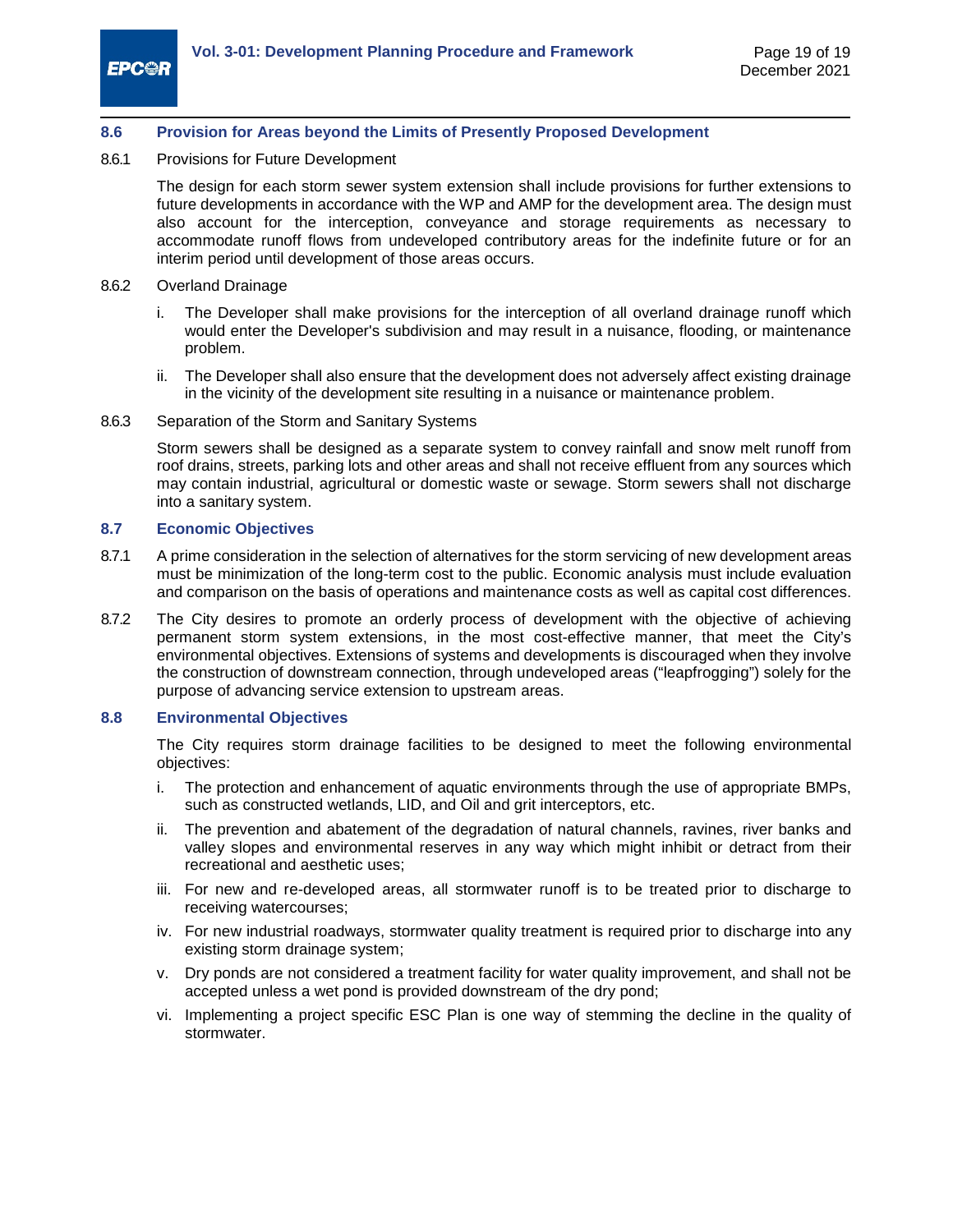<span id="page-26-0"></span>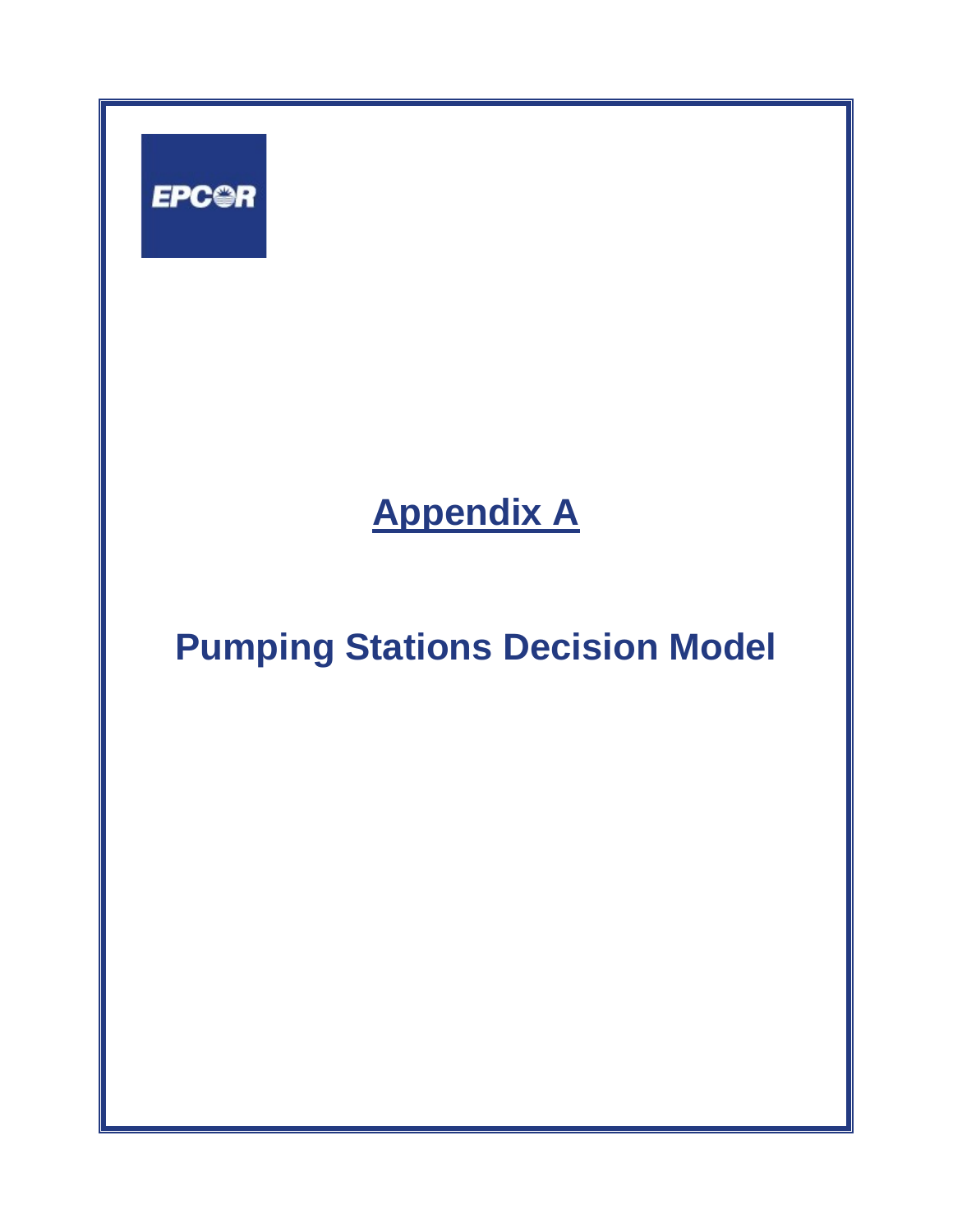

## TABLE OF CONTENTS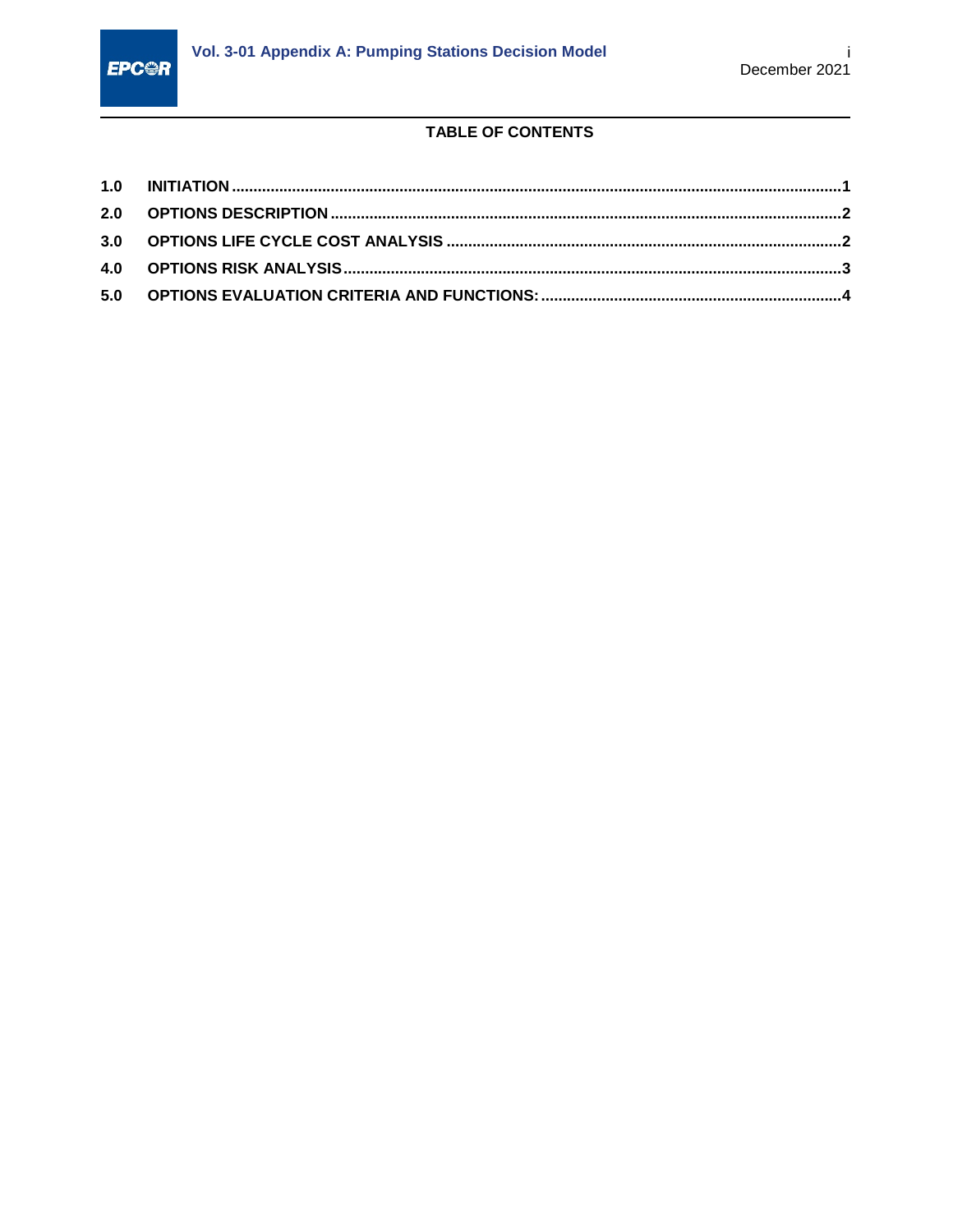

The following decision model will be used when a pump station is proposed. The model can be used at any stage of the development process. It is intended to assist both the owner's design consultant and the City Engineer to conduct value/risk-based analysis in order to recommend the best value option for sanitary servicing.

The process includes the following steps:

- 1. Initiation
	- a. Opportunity/need for a pump station
	- b. Motivation/reasoning
- 2. Option description
- 3. Options life cycle cost analysis
- 4. Options risk analysis
- 5. Options evaluation criteria
- 6. Options value
- 7. Recommendation

#### <span id="page-28-0"></span>**1.0 INITIATION**

- 1.1 Timeline: Any point in the development process.
- 1.2 Motivation: The Design Consultant defines an opportunity/need to propose a pump station instead of a gravity system due to one or more of the following:
	- **The expected value of the pump station is higher than the gravity system due to lower life cycle** cost and equal functionality.
	- There is a physical barrier (e.g., ravine, river) for servicing the area that makes a gravity system unfeasible due to the vertical alignment requirement and unavailability of a discharge location.
	- Environmental constraints deem a gravity system unfeasible (e.g., wetlands, environmental reserve).
	- Geotechnical conditions (e.g., gravity profile goes through silt/unsuitable material)
	- Economic reasons deem a gravity system unfeasible (e.g., tunneling vs. shallow forcemain).
		- $\circ$  The return on investment is higher for the developer (cash flow ROI is a function of time).
	- Downstream constraints deem a gravity system unfeasible (i.e., need storage on the system).
		- o Implementation must occur in a built-up area.
	- Staging and development requirements (for either temporary or permanent) deem a gravity system unfeasible.
	- The service should be scheduled to facilitate development; if servicing is required within a short time frame during construction, the gravity option is not feasible.
- 1.3 Output: Proposal to change gravity option to pump station option. This proposal shall include the following information:
	- i. Options description
	- ii. Options life cycle cost analysis
	- iii. Options risk analysis
	- iv. Option evaluation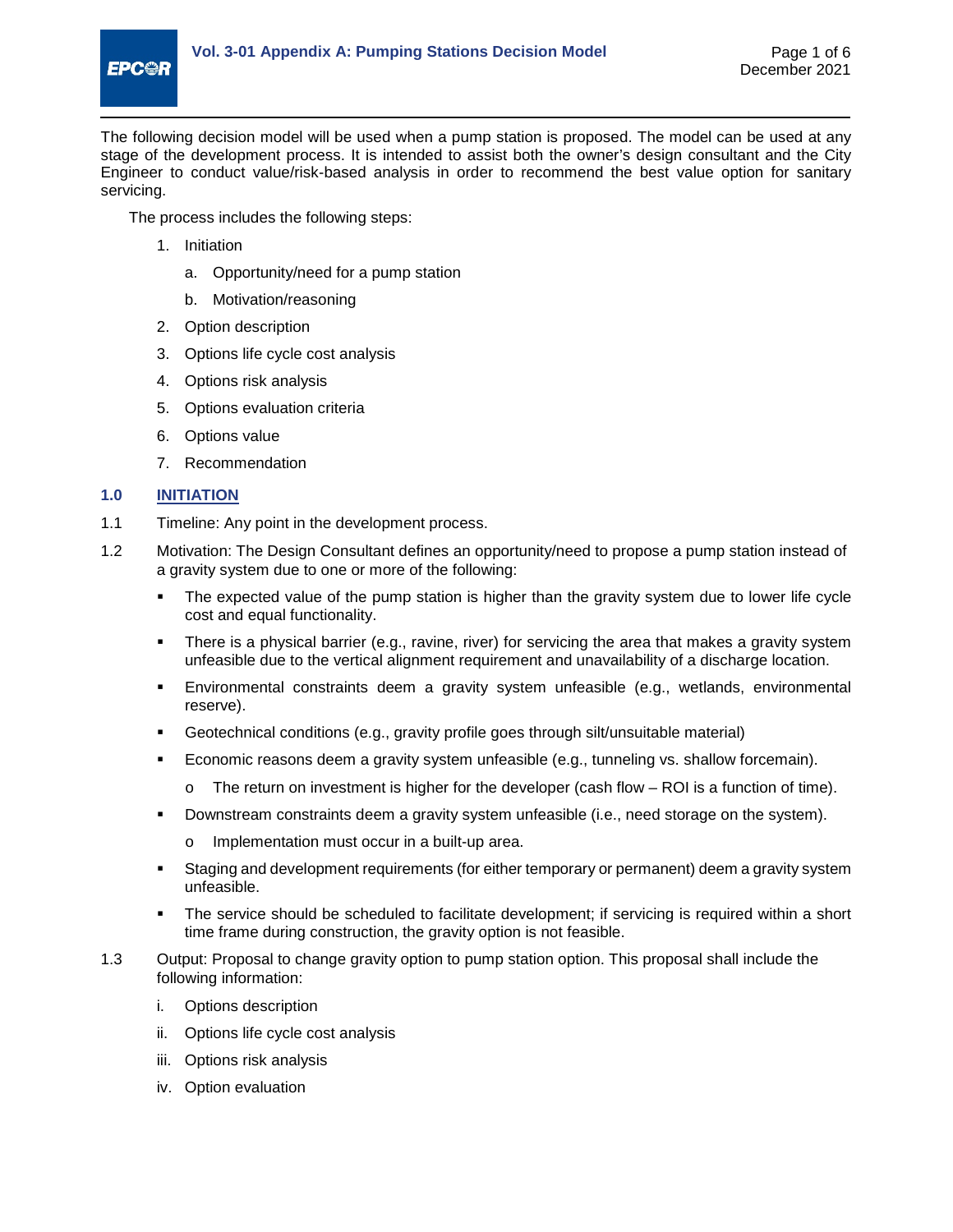#### <span id="page-29-0"></span>**2.0 OPTIONS DESCRIPTION**

A pump station is a deviation from the preferred gravity system therefore as part of the process for approval the design consultant proposing the pump station must provide a complete description of a gravity option and the pump station option. The level of detail will be of an acceptable level associated with the design stage.

For the gravity option, the following details are required:

- 1. Horizontal alignment
- 2. Vertical alignment or the proposed depth of installation
- 3. Pipe diameter and proposed construction method
- 4. Connections and any other typical components, including utility crossings
- 5. Geotechnical information
- 6. The option's level of service

For the pump station option, the following details are required:

- 1. Pump station structure and storage requirements
- 2. Pump station equipment
- 3. Location and land requirements
- 4. Forcemain (size, number, staging)
- 5. Discharge location
- 6. Level of service
- 7. Future upgrade plan, if any exists

The two options should have the same level of service; if the level of service is different, then the applicant should indicate that in the description of the options.

#### <span id="page-29-1"></span>**3.0 OPTIONS LIFE CYCLE COST ANALYSIS**

Life cycle cost analysis is a well-established and well-defined financial analysis to evaluate the net present value (cost) of options, which can then be used in evaluations that include all future expenditure in the analysis.

For the gravity option, the following are the cost items:

- 1. Estimated Project Capital Cost: This cost includes the cost estimate, inclusive of engineering and construction, for all work to provide the required conveyance and storage.
- 2. Operation and maintenance cost/year: This cost needs to be updated based on Drainage Operation's cost per km of pipe

For the pump station option, the following are the cost items:

- 1. Estimated Project Capital Cost: This cost includes the construction of the new pump station and forcemain, the land cost, and any other component required to provide service, including the engineering cost.
- 2. Pump Station Rehabilitation: This includes mechanical, electrical, and process components that require replacement after 15 years due to deterioration and change of technology.
- 3. Pump Station Upgrade: This includes any planned future upgrades for the pump station.
- 4. Pump Station Operation and Maintenance: This includes regular maintenance costs, electricity costs, and any other maintenance and operation activities.

The items mentioned above should be adjusted based on the project requirements. The other inputs required to conduct life cycle cost analysis are the financial parameters and analysis duration.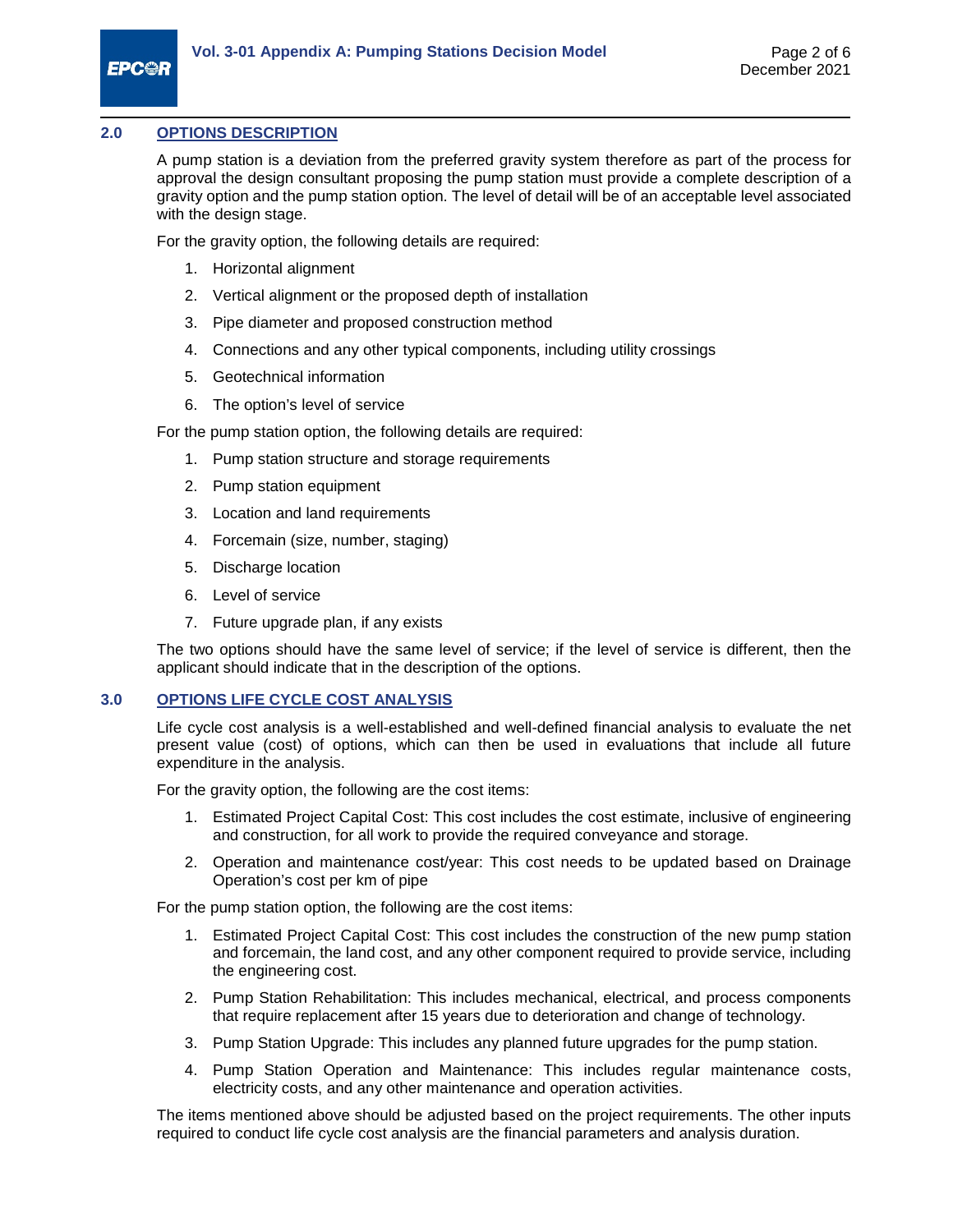

- 1. Financial parameters: This includes the real interest rate, which is the difference between the interest rate and inflation rate. A real interest rate around 3% is acceptable for such analysis. The design consultant could conduct a sensitivity analysis to show the impact on the decision if the real interest rate is different than 3%.
- 2. Analysis duration: The analysis is to be conducted over 75 years.

#### <span id="page-30-0"></span>**4.0 OPTIONS RISK ANALYSIS**

Risk analysis typically includes identification of risk factors, risk quantification, and risk mitigation. The analysis utilizes risk analysis to estimate the expected cost of risk, which results from the multiplication of the probability of occurrence and the impact of that risk factor.

- 4.1 Risk analysis needs to be conducted for the two options.
- 4.2 The following initial list of risk factors shall be considered by the consultant/applicant, and any other risk factor that is not included in the list below may be added:
- 4.2.1 If the system fails (either gravity or pump station) (e.g., power & generator failure), then
	- a. Interruption of service/flooding could occur to adjacent residences (basement flooding).
	- b. Discharge into the environment could result in environmental violations/fines.
	- c. High operating costs could result due to emergency response.
	- d. There may be an interruption of traffic.
	- e. Operation costs may increase.
	- f. Odour problems during repair may occur.
- 4.2.2 If the process of selection between a gravity and pump station system fails, then
	- a. The developer may not be satisfied with the process outcome.
	- b. It may create political and management pressure to reverse decision.
	- c. There will be a loss of time and effort.
	- d. Development may be hindered, and growth would be stalled.
	- e. A low-value option may be selected.
	- f. Lot prices may increase.
- 4.2.3 If the front-end cost of a gravity system is too high for a developer, then
	- a. Development won't happen.
- 4.2.4 If operations capacity is not adequate to maintain additional pump stations in the system, then
	- a. There is an increased possibility of failures due to less maintenance.
	- b. There may be an increase in the operation cost due to less maintenance or adding staff/equipment (safety regulations could also increase the number of staff required).
- 4.2.5 If pump station is selected, then
	- a. There is a higher potential for corrosion and odour.
	- b. Residents may complain.
	- c. There may be an increase in cost, which will be borne by the city and taxpayers.
	- d. Corrosion might cause sewer collapse and flooding failure.
- 4.2.6 If the geotechnical condition is not favourable for the selected system (gravity or pump station), then
	- a. The cost of construction will be higher.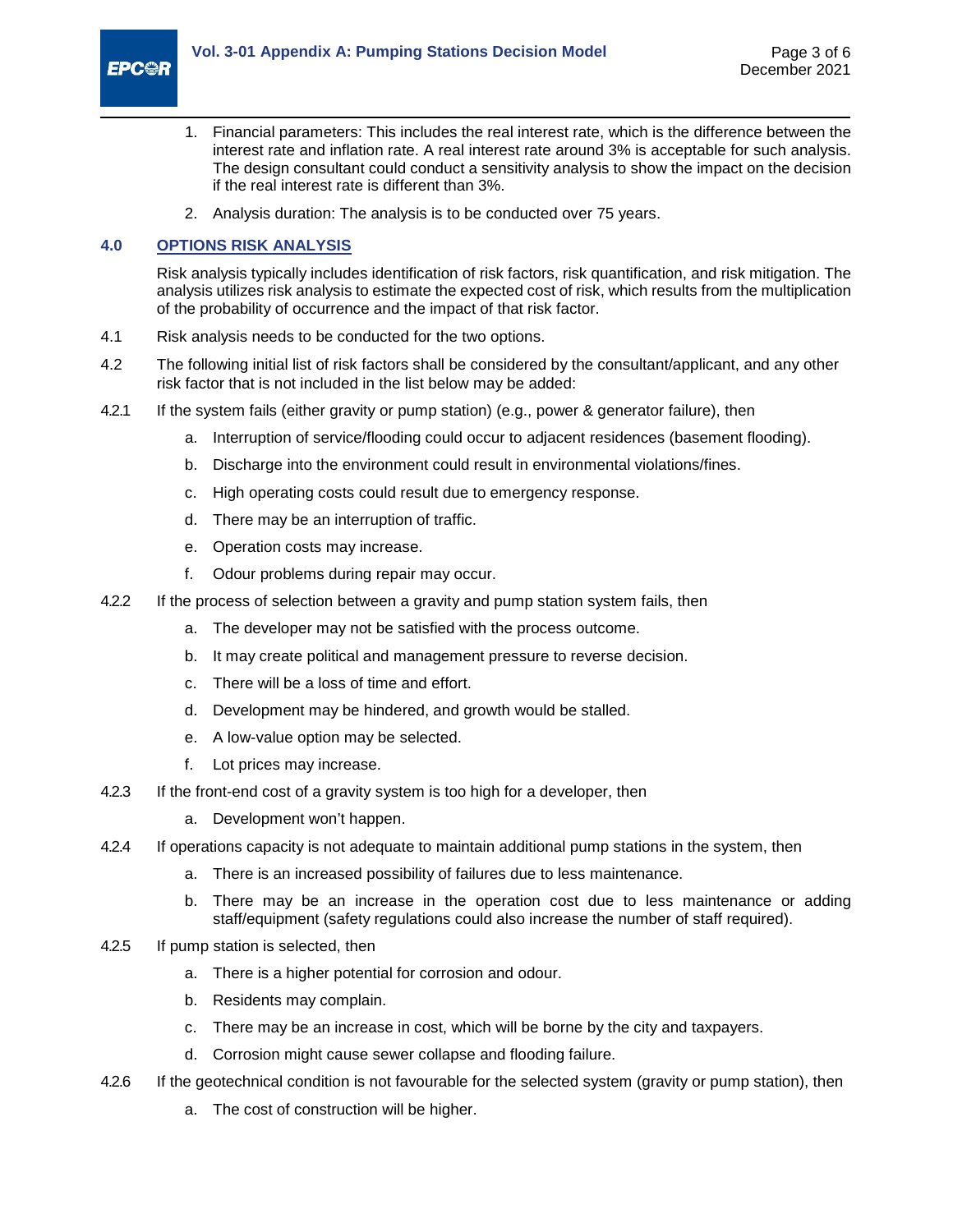

- b. There may be a longer schedule of implementation.
- 4.2.7 If there are long forcemains, then
	- a. The condition assessment of the forcemain is difficult to attain.
	- b. The odour and corrosion in downstream areas will increase.
- 4.2.8 If pump station is selected and development is slow, then
	- a. Retention times will increase and cause odour and corrosion, impacting the downstream system.
- 4.2.9 If a gravity system is selected and debris/grease/corrosion/collapse gets into the system and plugs it, then
	- a. Flooding could occur.
- 4.2.10 If land can't be secured for the pump station, then
	- a. The cost of the pump station will be higher.
- 4.2.11 If, for the gravity option, right-of-way/working easement is not available, then
	- a. The gravity option will be too expensive or not possible.
	- b. We may be forced to attain strata easement through court, which would add time/cost; or expropriate land.
- 4.2.12 If the selected option does not promote stageability, then
	- a. Upfront costs will be high, and building the ultimate system will occur earlier than it is required.
	- b. We might build less than what is needed.
- 4.2.13 If the design of a long forcemain does not account for transience and water hammer, then
	- a. Failure and leaking could occur.
- 4.2.14 If dangerous chemicals for odour control are used, then
	- a. Mishandling of chemicals may cause safety issues.

#### <span id="page-31-0"></span>**5.0 OPTIONS EVALUATION CRITERIA AND FUNCTIONS:**

Once the expected cost of risk and life cycle cost analysis are completed, the City and the Consultant/Applicant participate in the project-specific identification and weighting of evaluation criteria. The following initial list of evaluation criteria could be used in the analysis, and can be adjusted depending on the project constraints and limitations.

- 1. Constructability: the ease of construction and suitability from a geotechnical point of view and topographic impact; e.g., open cut vs. tunneling, etc.
- 2. Operation: operability: ease of operation leads to certain well-defined costs reliability: frequency and consequences of failure (e.g., flooding)
- 3. Impact on public: short-term and long-term impact (odour impact on residents; impact on commuters during construction)
- 4. Stageability/flexibility: providing service when needed and deferring unneeded costs until later (e.g., non-participating landowners)
- 5. Impact on existing infrastructure: impact on infrastructure due to corrosion, H2S

After identifying and defining the evaluation criteria, the team needs to conduct a pairwise comparison to establish the criteria's relative weights, and then each of the criteria needs to be scored for each option. The tally of the weight multiplication with the criteria score for each option represents the option functionality. Then, the division of the function over the total cost, which includes life cycle cost and the expected cost of risk, represents the option's value. The highest value option shall be accepted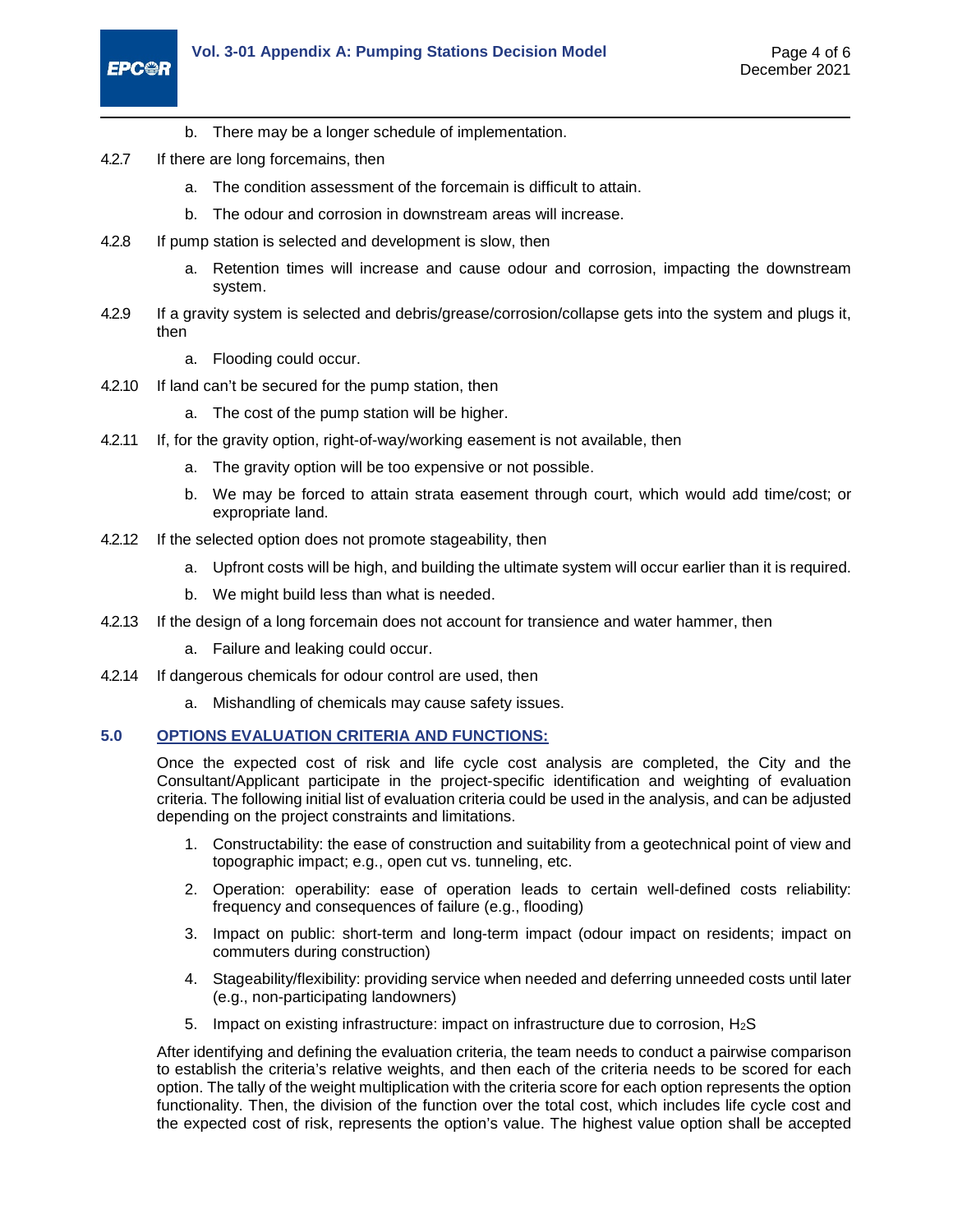

and carried forward for implementation or further design, depending on the project design level.

The following flow chart/checklist, illustrates the overall process, including the items that must be addressed at each stage during the evaluation of each option. The checklists are not necessarily exhaustive, as indicated in the more detailed description above.